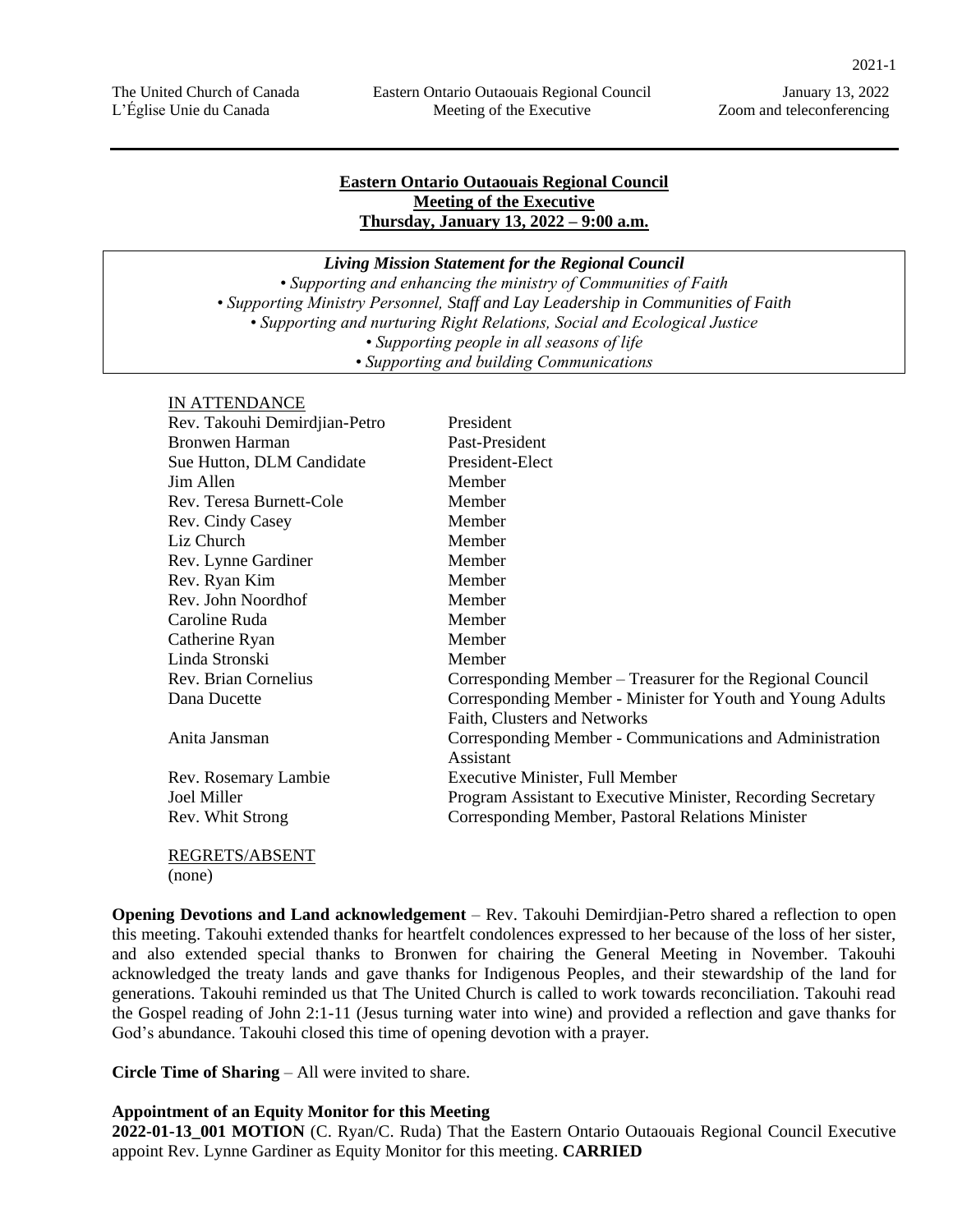#### **MINUTES**

#### **a) October 28, 2021**

**2022-01-13\_002 MOTION** (L Stronski/J. Allen) that the Eastern Ontario Outaouais Regional Council Executive accepts the Minutes of October 28, 2021 as circulated. **CARRIED**

#### **b) Minutes of Email Poll ending November 18, 2021**

**2022-01-13\_003 MOTION** (T. Burnett-Cole/C. Casey) that the Eastern Ontario Outaouais Regional Council Executive accepts the Minutes of Email poll ending November 18, 2021 as circulated:

#### **Vision and Transformation Motions**

**2021-11-18\_001 MOTION** (B. Harman/ J. Allen) that the Eastern Ontario Outaouais Regional Council Executive receives the recommendation of the Vision and Transformation Leadership Team and approves the following applications for funding:

- a) **First United Church, Ottawa** be granted \$15,000 in annual payments of \$5,000 over three years to attend to the spiritual care needs of street health and harm reduction workers in Ottawa. Payments for years two and three will be made upon the receipt of a report on progress made in the previous year.
- b) **First United Church, Ottawa** be granted \$18,000 in annual payments of \$6,000 over three years to fund a three-year contract position to animate and develop a sustainable intergenerational youth and children's ministry. Payments for years two and three will be made upon the receipt of a report on progress made in the previous year.
- c) **Elgin United Church, Elgin** be granted \$3,300 to create an environment that would allow for expanded childcare facilities and programming to serve local communities.
- d) **Christ United Church, Lyn** be granted \$5,000 to fund a six-month pastoral care ministry as the congregation deals with a decrease in pastoral care as a result of the retirement of its minister.
- e) **Music United** be granted up to \$4,500 to contract a bus to transport music leaders from EOORC congregation to the Music Matters gathering in Islington United Church, Etobicoke, in April 2022. If the number of interested participants is not sufficient to warrant a large bus, \$3,700 will be requested for a smaller bus.
- f) **Kanata Church**, **Kanata** be granted \$6,300 to undertake a full energy audit assessment of the church facility as well as provide a detailed plan and cost-benefit analysis to reduce its energy consumption.
- g) **Glebe-St. James United Church, Ottawa** be granted \$5,000 to provide a framework to address the structural barriers at Glebe-St. James that prevent members of the congregation and community from accessing programs in the building.
- h) **Ottawa Chinese United Church**, **Ottawa** be granted \$5,000 to assist in the funding of a youth pastor to focus on students of high schools and universities to assist them in adjusting to life in Canada. **CARRIED**

#### **Selection Committee**

**2021-11-18\_002 MOTION** (S. Hutton/ C. Ruda) that the Eastern Ontario Outaouais Regional Council Executive approves the names of Rev. Cindy Casey, Norma McCord and Charles Barrett as the Selection Committee responsible to choosing the next staff person "Minister supporting Visioning with Communities of Faith, Clusters and Social Justice and Outreach Networks". (C. Casey abstains) **CARRIED**

#### **Roebuck United Church**

**2021-11-18\_003 MOTION** (C. Ruda/ C. Ryan) that whereas the Roebuck United Church was given permission to sell the church property in 2020-03-05\_032 MOTION (J. Fisher/C. Ryan), and having remitted the required 10% to the Indigenous Ministries, has continued to operate using the balance of the proceeds of the sale to support their ministry; Roebuck United Church requests to disband effective February 28, 2022.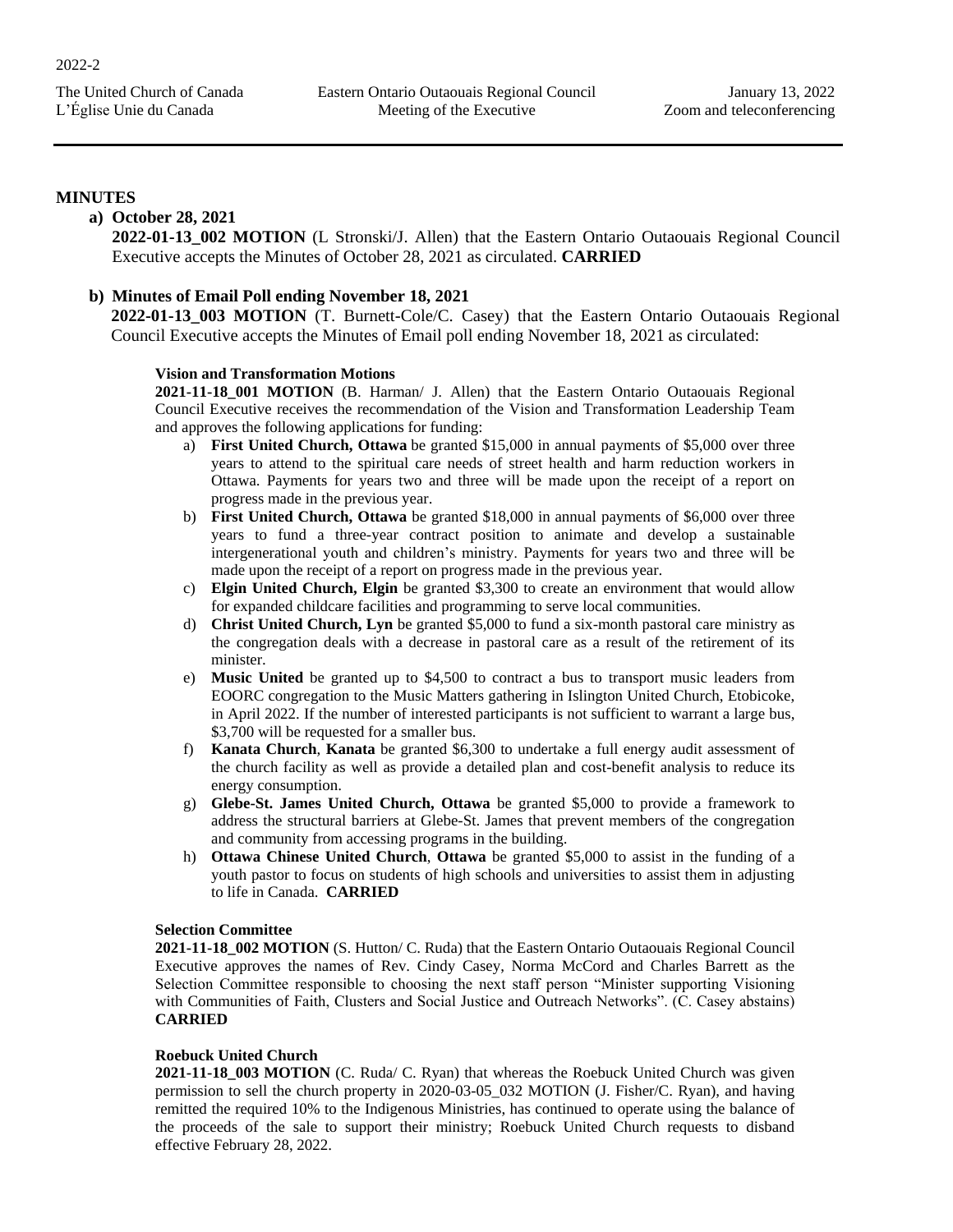2021-3

Therefore, the Eastern Ontario Outaouais Regional Council Executive concurs with the request of Roebuck United Church, with the requirement that, prior to the date of disbanding,

- 1. A plan for the disbursement of all remaining funds is submitted to the Executive for approval in time for a transfer of funds to the receiving bodies,
- 2. All UCCan assessments are paid prior to the date of disbanding,
- 3. That the reporting as a charitable organization is up to date.
- **4.** That the Roebuck United Church Treasurer is to affect the above transfers and then file the final return with the Canada Revenue Agency (CRA) prior to the effective date of disbanding, or as soon thereafter as is feasible. **CARRIED**

#### **Bethany United Church**

**2021-11-18\_004 MOTION** (T. Burnett-Cole/C. Casey) that whereas the Bethany Pastoral Charge, (formerly Ramsayville United Church, formerly East Gloucester Presbyterian Church) was given permission to sell the church property in 2018, and have now distributed the proceeds of the sale as approved;

Therefore, all requirements having been fulfilled, the Eastern Ontario Outaouais Regional Council Executive concurs with the request of Bethany Pastoral Charge, (formerly Ramsayville United Church, formerly East Gloucester Presbyterian Church) to disband effective as of November 27, 2021. **CARRIED**

#### **CARRIED**

#### **Agenda**

**2022-01-13\_004 MOTION** (B. Harman/J. Noordhof) that the Eastern Ontario Outaouais Regional Council Executive accepts the agenda as circulated. **CARRIED**

#### **Correspondence**

- a) October 25, 2021 Greta MacWhirter, Brookdale United Church re expanding the cemetery *(for information)*
- b) October 29, 2021 Lynn Hutton, Roebuck United Church re desired to disband effective February 28, 20212 *(action taken with email poll November 18, 2021)*
- c) November 11, 2021 2021 Rose Marie MacLennan, Trustee, Chair of Property Development Committee, Council Chair Queenswood Pastoral Charge re final plans with UPRC *(questions for clarification of policies)*
- d) November 19, 2021\* Kitchissippi United Church re lack of leadership in pandemic *(for discussion with 3l)*
- e) November 23, 2021 Jordan King Scorgie, Tanya L. Carlton, Law Firm working on sale of Kenmore UC *(seeking information)*
- f) November 24, 2021 Rev John H. Noordhof re response to Newsletter with Recommendations during the pandemic (*for discussion 3l)*
- g) November 24, 2021 Steve McCulloch, Chair, Board of Directors Camp Lau-Ren re naming Rev. Richard Hollingsworth as our Camp Lau-Ren Board Member Regional Rep to attend meetings for a 3-year term, January 2022 to December 2024. *(for action 11d)*
- h) November 24, 2021 Geoff McGuire, Chair, Board of Trustees St. Paul's-Eastern United Church re finalizing finances for wrap-up *(referred to Erik Matheson, GCO)*
- i) November 25, 2021 \*Athens United Church re concern about rising cost of insurance *\* It was suggested that the Executive actively consider ways to support reducing the costs of Insurance for Communities of Faith*
- j) November 29, 2021\* Dr. Robert Lisk, Chair of Board at Zion Memorial United Church, Pembroke re copies of documents provided to reviewer Rev. Dexter van Dyke *(for information)*
- k) December 4, 2021 Greta MacWhirter, Brookdale United Church re expanding the cemetery *(further information)*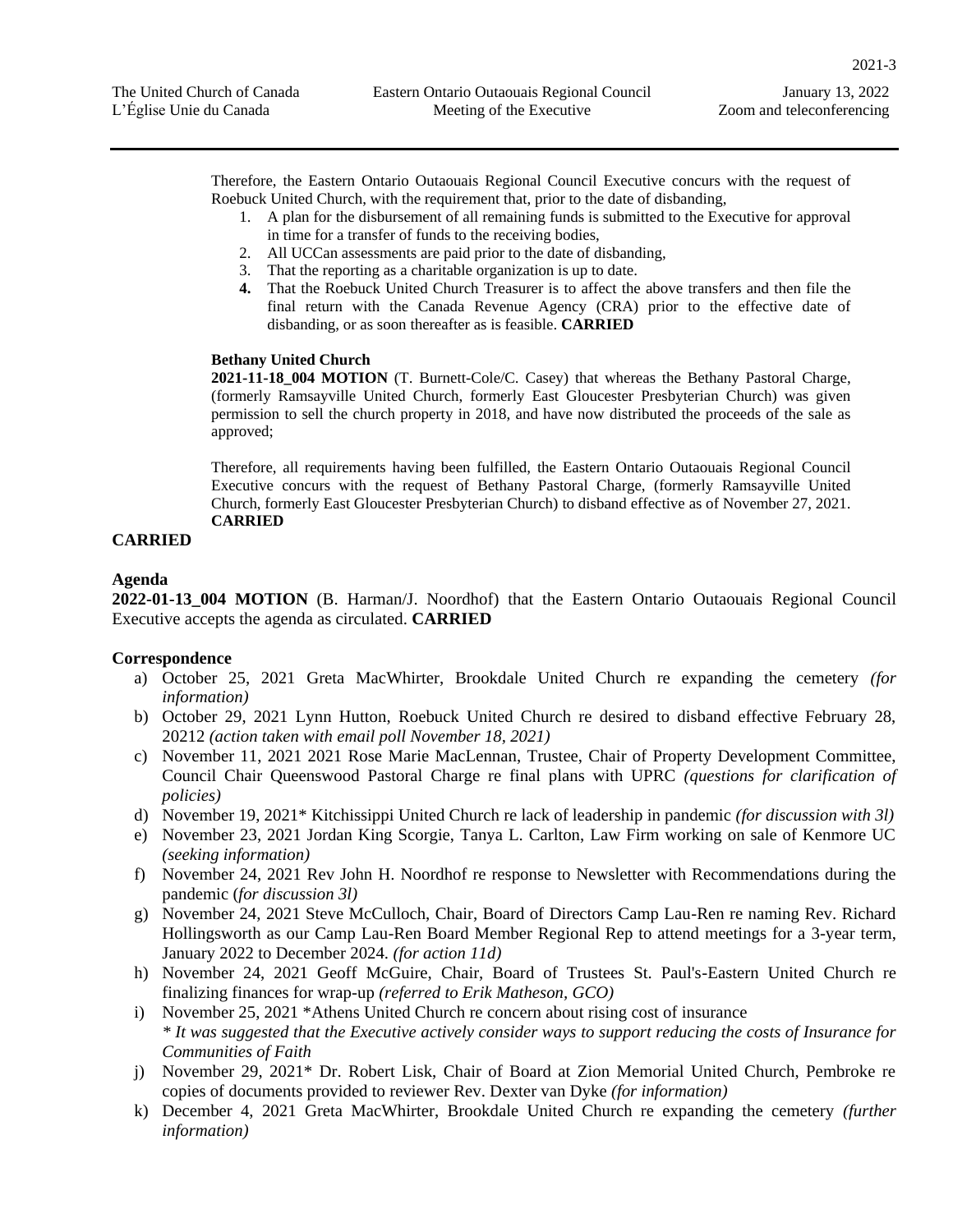| The United Church of Canada | Eastern Ontario Outaouais Regional Council | January 13, 2022          |
|-----------------------------|--------------------------------------------|---------------------------|
| L'Église Unie du Canada     | Meeting of the Executive                   | Zoom and teleconferencing |

- l) December 13, 2021 Rose Marie MacLennan, Trustee, Chair of Property Development Committee, Council Chair Queenswood Pastoral Charge re final plans with UPRC *(for action 3a)*
- m) December 13, 2021 Jordan King Scorgie, Tanya L. Carlton, Law Firm working on sale of Kenmore UC *(seeking further information, getting Archival assistance)*
- n) December 13, 2021 Rev. Lynn Gardner re comments on meeting evaluation *(for discussion 13)*
- o) December 14, 2021 Rev. David Sherwin, YAYA committee re position description for Camp Awesome Director *(for action 11a)*
- p) December 22, 2021 Me Nicolas Vinette, Lawyer re sale of St. Andrew's Bryson *(for information) Also on December 23rd and January 6, 2022\** indicates that items were sent by snail mail to the office in Carleton Place and only forwarded on December 8, 2021
- q) January 12, 2022, Trustees of Roebuck United Church re Distribution of Sale of property *(for information)*

#### **Business**

2022-4

#### Supporting and enhancing the ministry of Communities of Faith

- **1. Governance Report of Task group re Sale of Properties that are disbanding** 
	- Brian Cornelius provided some background information regarding the composition of the Task Group, the work that was undertaken (reviewed policies of RC across the country), and the process for arriving at making a recommendation regarding sale of property for congregations that are disbanding. Brian highlighted the changes being proposed; see below Finance d);

#### **2. Finance**

- See current 2021 Financial Report as **appendix A.**
- See proposed agreement regarding making investments on behalf of congregations as **appendix B**.

Brian Cornelius, Regional Council Treasurer, provided the following report:

- The Regional Council has a surplus as anticipated because of a higher transfer from General Council. There is a surplus for Mission and Ministry the Regional Council has received that \$5000further deposits from the government of Canada.
- \$2700 funding for education for student ministers has existed in 2019-20-21, and has not been used and remains on the balance sheet (funds must be used for students). There is a committee to disburse the funds but applications have not been received. Communication needs to be circulated more widely. It was noted that the UCW also has a bursary fund and has not been able to connect with students either. Cindy Casey will create a letter to communicate the potential to receive this funding and have it circulated. Cindy will report back at progress at next meeting.
- The Finance Committee recommends that the Executive adopt a motion based on its willingness to invest on behalf of congregations, and has attached a proposed agreement.
- The Finance Committee has offered unqualified support for the recommendation from the Task Group reviewing the policy on use of funds at the time of disbandment. If a motion is adopted, the Finance Committee recommends that 150,000 from unrestricted funds be allocated for the establishment of the Mission and Ministry Legacy Fund.
- The Finance Committee is putting into place a process for the Review of the 2021 Financial Statements as well as ensure that coverage will exist when Brian is on sabbatical from the middle of April until the end of July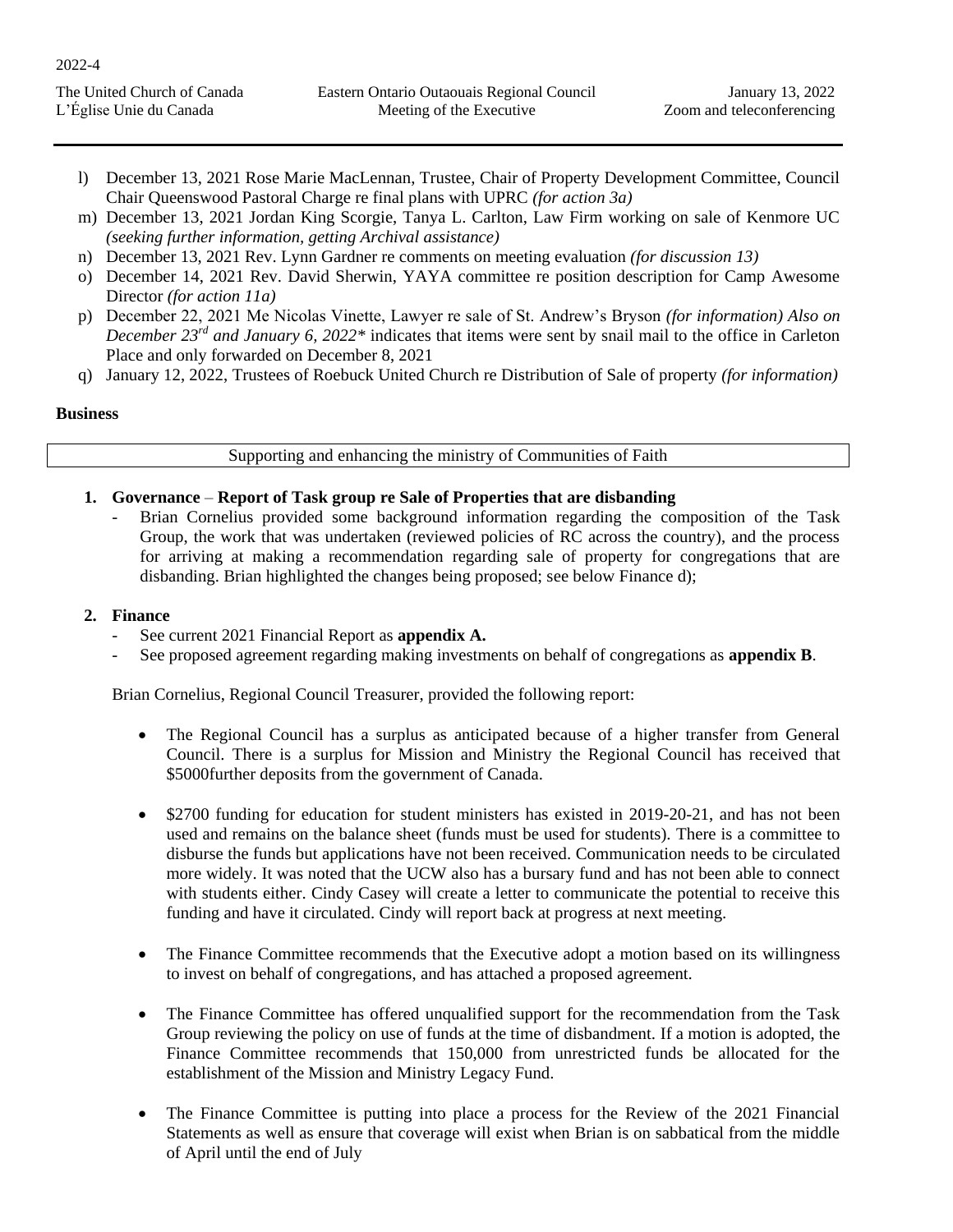- **a) 2022-01-13\_005 MOTION** (S. Hutton/L. Church) that the Eastern Ontario Outaouais Regional Council Executive receives the current 2021 Financial Report for information. **CARRIED**
- **b) 2022-01-13\_006 MOTION** (C. Casey/J. Noordhof) that the Eastern Ontario Outaouais Regional Council Executive concurs with the recommendation of the Finance Leadership Team that the Eastern Ontario Outaouais Regional Council provide an investment vehicle for Communities of Faith to hold in-trust investment through the consolidated investment fund of the Regional Council in accordance with the principles in the attached agreement, and that these investments be overseen by the Treasurer and the Finance Team. **CARRIED**

Discussion: 13%, 9%, and 15% returns in past three (3) years. This is modeled after Pacific Mountain Regional Council and with consultation of CFO Erik Mathieson.

- **c) 2022-01-13\_007 MOTION** (S. Hutton/C. Ruda) that the Eastern Ontario Outaouais Regional Council Executive concurs with the recommendation of the Finance Leadership Team that the funds invested for Campbell's Bay and Thurso be the first deposits from Community of Faith. The motion is one where we move and second the transfer of funds from GIC investments to the Fiera Capital Fund investments. **CARRIED**
- **d) 2022-01-13\_008 MOTION** (B. Harman/C. Casey) that the Eastern Ontario Outaouais Regional Council Executive accepts the work of the Task Group, affirmed by the Finance Leadership Team for the **Policy regarding Sale of Properties that are disbanding**. **CARRIED**

Discussion: To include an asterisk at the first appearance of Community of Faith and direct to its definition *The Manual* 5.1-5.7

It was agreed that a communication of the new policy (which is actively immediately) would be sent out and would include a preamble (provided by Brian Cornelius) to explain the change.

*For Information: There is no change to the present EOORC policy on sale of properties when a \*community of faith is not disbanding.*

Disposition of Cash and Property Assets when a Community of Faith Disbands

When a Community of Faith is disbanding, the disposition of all net assets (cash, and property) will be disbursed as follows:

- 10% be remitted to the United Church of Canada for the on-going support of Indigenous Ministry.
- 10% be remitted to the United Church of Canada Mission and Service Legacy Fund for the on-going support of the ministry of the United Church
- 10% be remitted to the Eastern Ontario Outaouais Regional Council Transformation and Vision Fund.
- 50% be remitted to the Eastern Ontario Outaouais Regional Council Mission and Ministry Legacy Fund (see terms of Reference below). The Regional Council will entertain some of this amount being directed to geographically neighboring Communities of Faith for longterm investing or for a specified purpose. This designation requires a specified plan that is reviewed and recommended by the Finance Committee and approved by the Executive.
- 20% be remitted to mission activities that the Community of Faith has a historical financial commitment and/or congregational voluntary value, and a maximum of half this amount is eligible for organizations not associated with the United Church of Canada.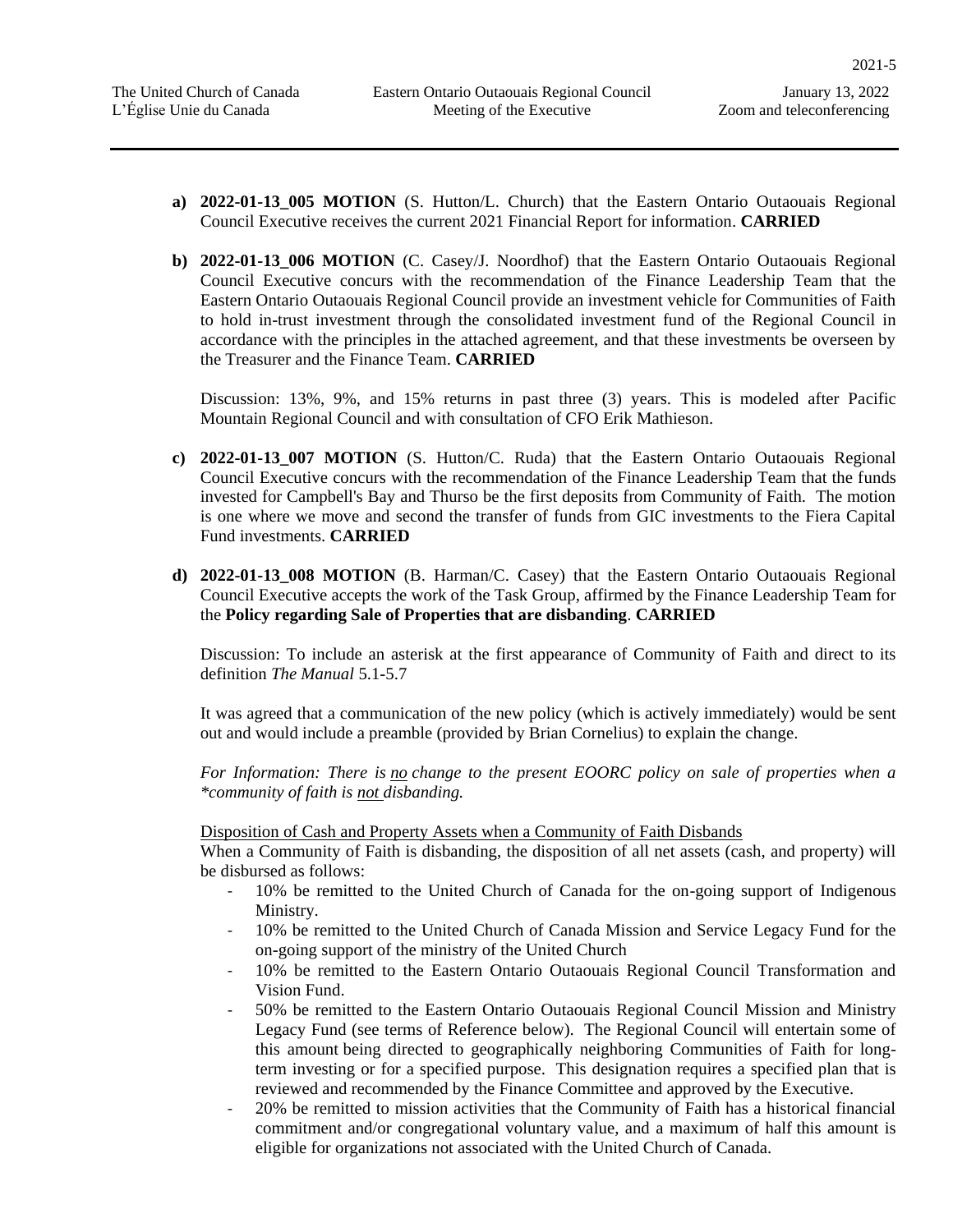*Please note that* with the exception of the 10% for Indigenous Ministry, the Regional Council will consider the establishment of a legacy fund in the name of the Community of Faith where the interest can be used for a specified purpose and where the funds are held within the investment portfolio of Eastern Ontario Outaouais Regional Council. This designation requires a specified plan that is reviewed and recommended by the Finance Committee and approved by the Executive.

#### Terms of Reference for the Mission and Ministry Legacy Fund of the Eastern Ontario Outaouais Regional Council.

The Fund generates annual income to support the Mission and Ministry budget of the Regional Council with a stipulation that 50% of the income is designated for Mission Support ministries.

#### Disposition of Property Assets when a Communities of Faith/Pastoral Charge sells Real Property

If a Community of faith is selling property (i.e. manse, surplus building, land), the proceeds from the sale shall be disbursed as follows.

- 10% be remitted to the United Church of Canada for the on-going support of Indigenous Ministry.
- 90% to be retained by the Community of Faith/Pastoral Charge with proceeds greater than \$100,000 to be invested in order to yield an annual income. Exceptions for the expenditure of the principle may be approved after review and recommendation by the Finance Committee to the Executive of the Regional Council
	- \* Communities of Faith as outlined in *The Manual* 5.1-5.7
- **e) 2022-01-13\_009 MOTION** (C. Ryan/T. Burnett-Cole) that the Eastern Ontario Outaouais Regional Council Executive concurs with the recommendation of the Finance Leadership Team that \$ 150,000.00 from unrestricted funds be allocated for the establishment of the Mission and Ministry Legacy Fund. **CARRIED**

## **3. Supporting Communities of Faith** –

## a) **Queenwood United Church**

**2022-01-13\_010 MOTION** (C. Ruda/J. Allen) that the Eastern Ontario Outaouais Regional Council Executive concurs with the request of Queenswood United Church in Orleans to contribute the property to a new Limited Partnership, the limited partners of which will be the Congregation Trust, whose initial beneficiary will be the Congregation, the UC Trust, whose beneficiary will be the UCC, and the General Partner, a wholly-owned subsidiary of UPRC. UPRC has provided this partnership structure so as to address the need for maintaining charitable status, and addressing overall tax requirements. Queenwood will become a mission of the UCC in the provision of affordable housing, financial sustainability for the community of faith and development of missional work within the local community. Objectives include a continued access to Chapel space for worship and faith community activities and dedicated space for a community garden.

In partnership with United Property Resource Corporation, the proposed property development will positively impact those who require more affordable rental housing than the market rate (30 % of units), as well as offer market rate rental housing (70% of units) to those who are searching for rental housing, of which there is very little in Orleans. **CARRIED**

- b) St. Paul's Richmond United Church*:* pending
- c) Zion-Evangelical United Church, Pembroke: pending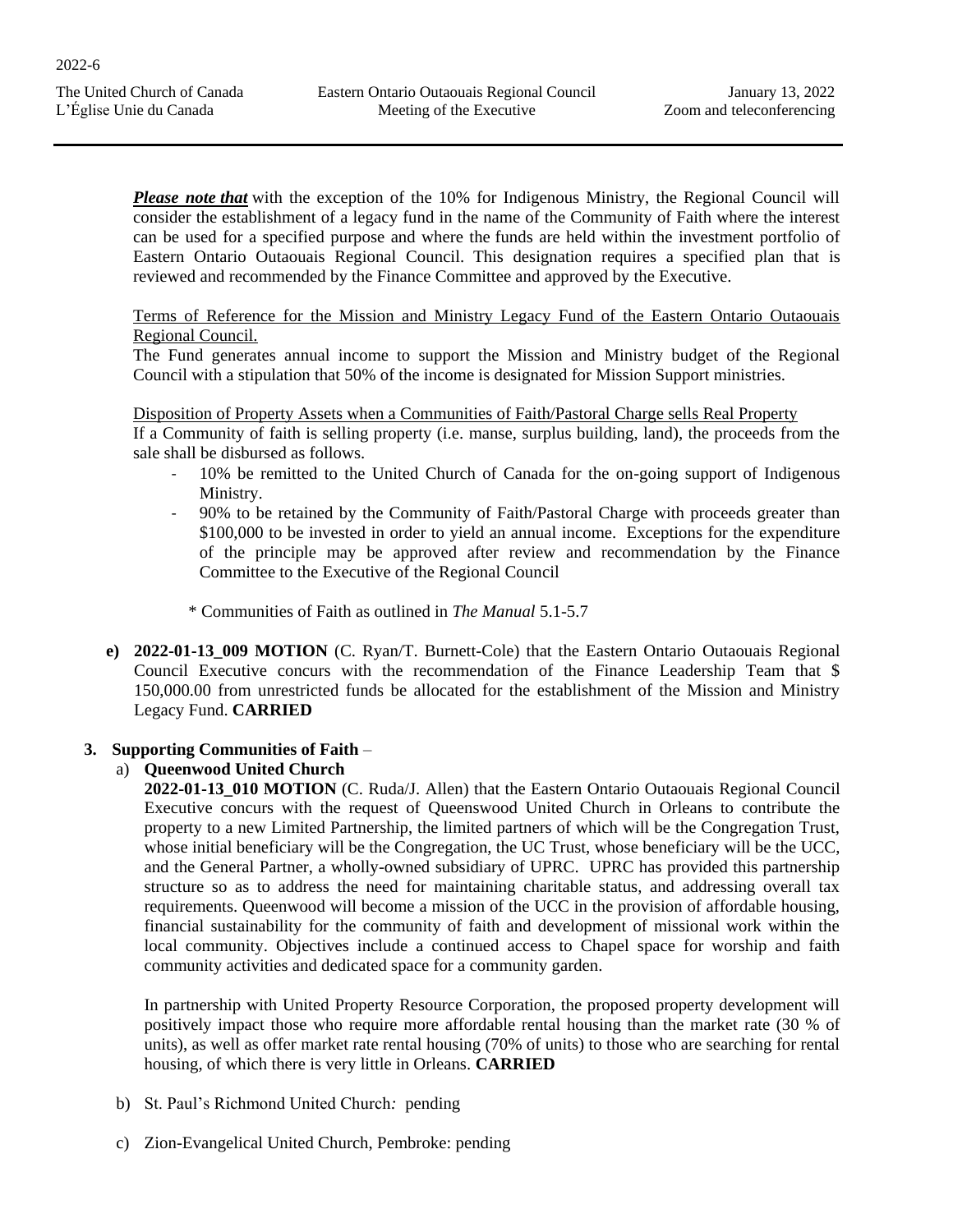2021-7

- d) Iroquois United Church: pending (cemetery)
- e) Pendleton United Church: process delayed because of pandemic
- f) Hawthorne United Church UPRC
- g) St. Paul's–Eastern United Church: UPRC
- h) Thurso United Church: pending
- i) St. Andrew's, Bryson (Campbell's Bay Pastoral Charge): title being clarified
- j) Grace-St. Andrew's United Church Arnprior: UPRC
- k) St Paul's United Church (Kenmore): title search in process
- l) **Churches** following UCC, provincial and local guidelines through COVID: It was suggested that only current information be posted (the older information and letter will be removed immediately).

A new letter will be communicated throughout the Regional Council:

- 1. It was suggested that the notice which was circulated by the General Council office last year in regards to annual meetings, which remains in effect for this year, be recirculated.
- 2. It was also suggested that any other information that goes beyond health and what the local heath unit can provide be included (i.e. using N95 masks not homemade masks when attending church, best practices surrounding communion and baptisms).
- 3. It was also suggested that a theological narrative be given at the same time; reinforcing a sense of community, solidarity and kindness when communicating with each other.
- 4. It was suggested that local health units be consulted for all guidelines regarding how to respond to COVID.

Supporting Ministry Personnel, Staff and Lay Leadership in Communities of Faith

#### **4. Pastoral Relations**

- See Pastoral Relations Commission minutes from meeting of November 9, 2021 as **appendix C**.
- See new governance model for Williamstown Pastoral Charge as **appendix D**.
- **a) 2022-01-13\_011 MOTION** (B. Harman/L. Gardiner) that the Eastern Ontario Outaouais Regional Council Executive receives the Minutes and recommendations of the Pastoral Relations Commission from meeting of November 9, 2021 for information. **CARRIED**
- **b) 2022-01-13\_012 MOTION** (J. Allen/B. Harman) that the Eastern Ontario Outaouais Regional Council Executive concurs with the recommendation of the Pastoral Relations Commission on December 14, 2021 to approve the new governance model for Williamstown Pastoral Charge. **CARRIED**

Discussion: It was suggested that the Terms of Reference of Pastoral Relations Commission be updated to denote the boundaries of decision-making powers.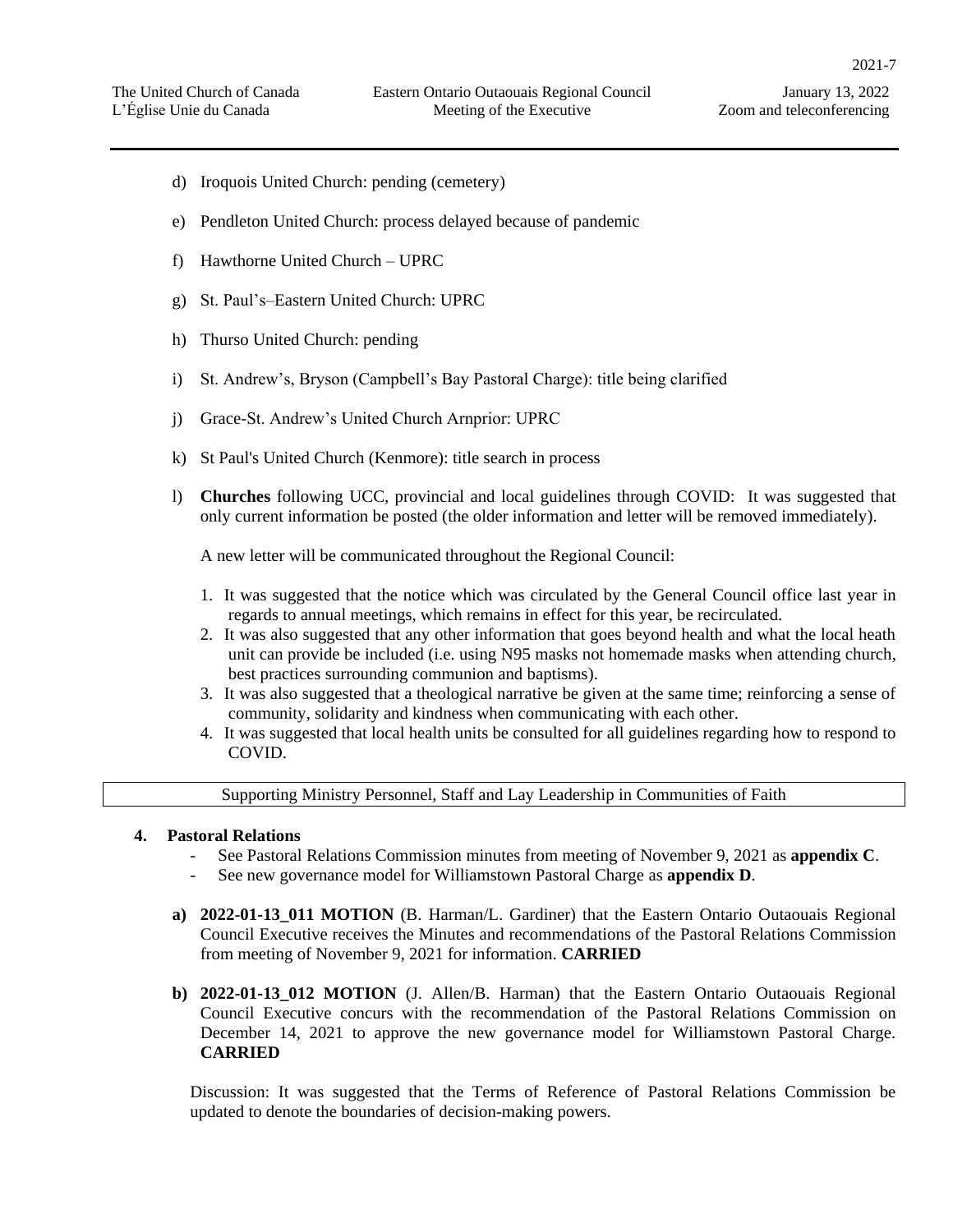**5. Licensed Lay Worship Leaders** – There will be new people to license in the spring. Please remind folks that taking the course is only a step in becoming a LLWL, interviews with the LLWL Team still need to take place. The newsletter is the best source for receiving new information.

Supporting and nurturing Right Relations, Social and Ecological Justice

**6. Social Justice and Networks** – **2022-01-13\_013 MOTION** (C. Casey/L. Gardiner) that the Eastern Ontario Outaouais Regional Council Executive concurs with the recommendation of the Search and Select Committee to welcome Reverend Peter Bartlett as the new Minister supporting Visioning with Communities of Faith, Clusters and Social Justice and Outreach Networks beginning February 1, 2022. **CARRIED**

Supporting people in all seasons of life

- **7. Vision and Transformation –** Workshops are being planned.
- **8. Stewardship –** Team is meeting next Wednesday. There is a new member to add to the team.
- **9. Affirm**  Team is meeting next week; a learning session will happen soon. Affirm is preparing a short worship for February meeting.

Supporting and Building Communications

**10. Communications** – Nothing to report at this time.

#### **11. YAYA** –

- See YAYA Report as **appendix E**.
- See (Draft) 2021\_12\_01 Camp Awesome Director Position Description as **appendix F**.
- See YAYA Minister Position Description Revised as **appendix G**
- **a) 2022-01-13\_014 MOTION** (C. Casey/L. Gardiner) that the Eastern Ontario Outaouais Regional Council Executive approves the position description for the Camp Awesome Director and authorizes an immediate search to begin. **CARRIED**

It was asked that the hours be explained more specifically (more work in summer than in winter). Breakdown hours monthly.

- **b) 2022-01-13\_015 MOTION** (S. Hutton/L. Church) that the Eastern Ontario Outaouais Regional Council Executive concurs with the Search and Selection Team for the new Camp Awesome Director to be comprised of Rebekah Dillman, Cathy Ryan, Steve Clifton, Raven Miller, Dana Ducette and Rosemary Lambie. **CARRIED**
- **c) 2022-01-13\_016 MOTION** (T. Burnett-Cole/L. Gardiner) that the Eastern Ontario Outaouais Regional Council Executive approves the revised position description for the Youth and Young Adult YAYA Minister. **CARRIED**
- **d) 2022-01-13\_017 MOTION** (S. Hutton/J. Allen) that the Eastern Ontario Outaouais Regional Council Executive approves Rev. Richard Hollingsworth as Camp Lau-Ren Board Member Regional Rep to attend meetings for a 3-year term, January 2022 to December 2024. **CARRIED**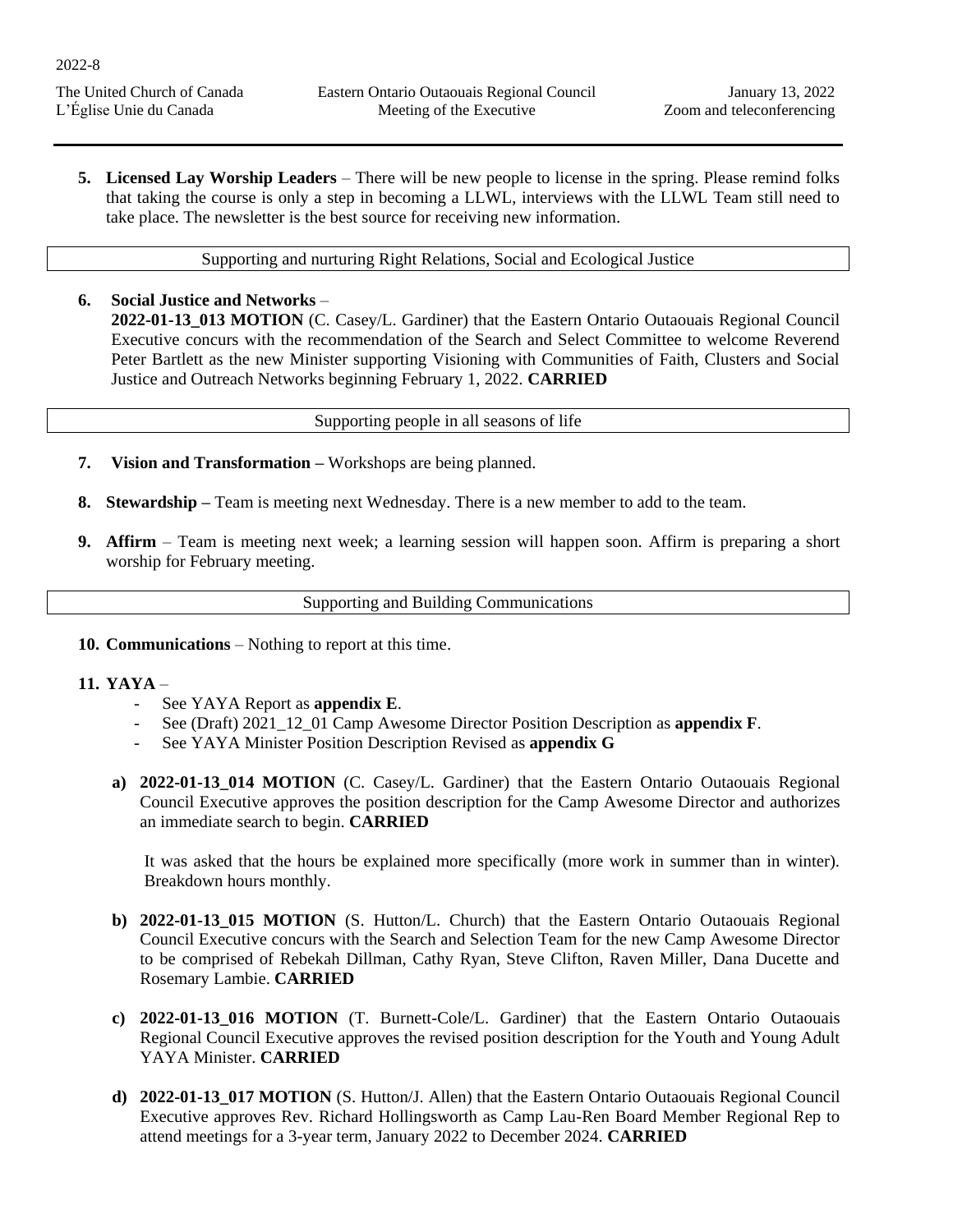2021-9

Zoom and teleconferencing

**12. Nominations** – Nominations is meeting next week. It was noted that updates to the list on the website are kept as current as possible as this is a living document.

#### **13. Regional Council Meetings – Addressing abuse in anonymous evaluations**

The Communication Team will prepare a document addressing the issue, including Holy Manners, in response to harassment felt by anonymous evaluations. It was also suggested that evaluations no longer be done anonymously.

#### **Proposed dates for upcoming events**

- Listening Day Saturday February  $26<sup>th</sup>$  9 AM to noon
- Celebration of Ministry hopefully Saturday April 9<sup>th</sup> (Glen Cairn United Church)
- Regional Council gathering hold Fri May  $27<sup>th</sup>$  and Sat  $28<sup>th</sup>$

#### **New Business**

**Opening worship for next meeting** – Rev. Lynne Gardiner

**Equity Monitor Report** – We need to be more respectful of time (as we are overtime).

#### **Motion to adjourn**

**2022-01-13\_019 MOTION** (L. Gardiner) that the Eastern Ontario Outaouais Regional Council Executive adjourn this meeting at 12:30 PM. **CARRIED** 

**Closing Prayer** – Liz Church led in closing prayer \* Sue Hutton agreed to lead the closing prayer at next meeting.

| <b>Next meeting date</b> | Thursday, February 10, 2022 $9:00$ – noon on zoom |
|--------------------------|---------------------------------------------------|
|                          | Thursday, March 10, $20229:00$ – noon on zoom     |
|                          | Thursday, April 28, 2022 $9:00$ – noon on zoom    |

Rev. Takouhi Demirdjian-Petro, President

\_\_\_\_\_\_\_\_\_\_\_\_\_\_\_\_\_\_\_\_\_\_\_\_\_\_\_\_\_\_\_\_\_

Rev. Rosemary Lambie, Executive Minister

\_\_\_\_\_\_\_\_\_\_\_\_\_\_\_\_\_\_\_\_\_\_\_\_\_\_\_\_\_\_\_\_\_\_

#### **Appendices**

| Appendix A | <b>Current 2021 Financial Report</b>      | Pages 10-14 |
|------------|-------------------------------------------|-------------|
| Appendix B | Agreement regarding making investments on | Pages 15-17 |
|            | behalf of congregations                   |             |
| Appendix C | (Approved) Pastoral Relations Commission  | Pages 18-21 |
|            | minutes from meeting of November 9, 2021  |             |
| Appendix D | New governance model for Williamstown     | Pages 22-25 |
|            | Pastoral Charge                           |             |
| Appendix E | <b>YAYA</b> Report                        | Page 26     |
| Appendix F | (Draft) 2021_12_01 Camp Awesome           | Pages 27-28 |
|            | <b>Director Position Description</b>      |             |
| Appendix G | <b>YAYA Minister Position Description</b> | Pages 29-30 |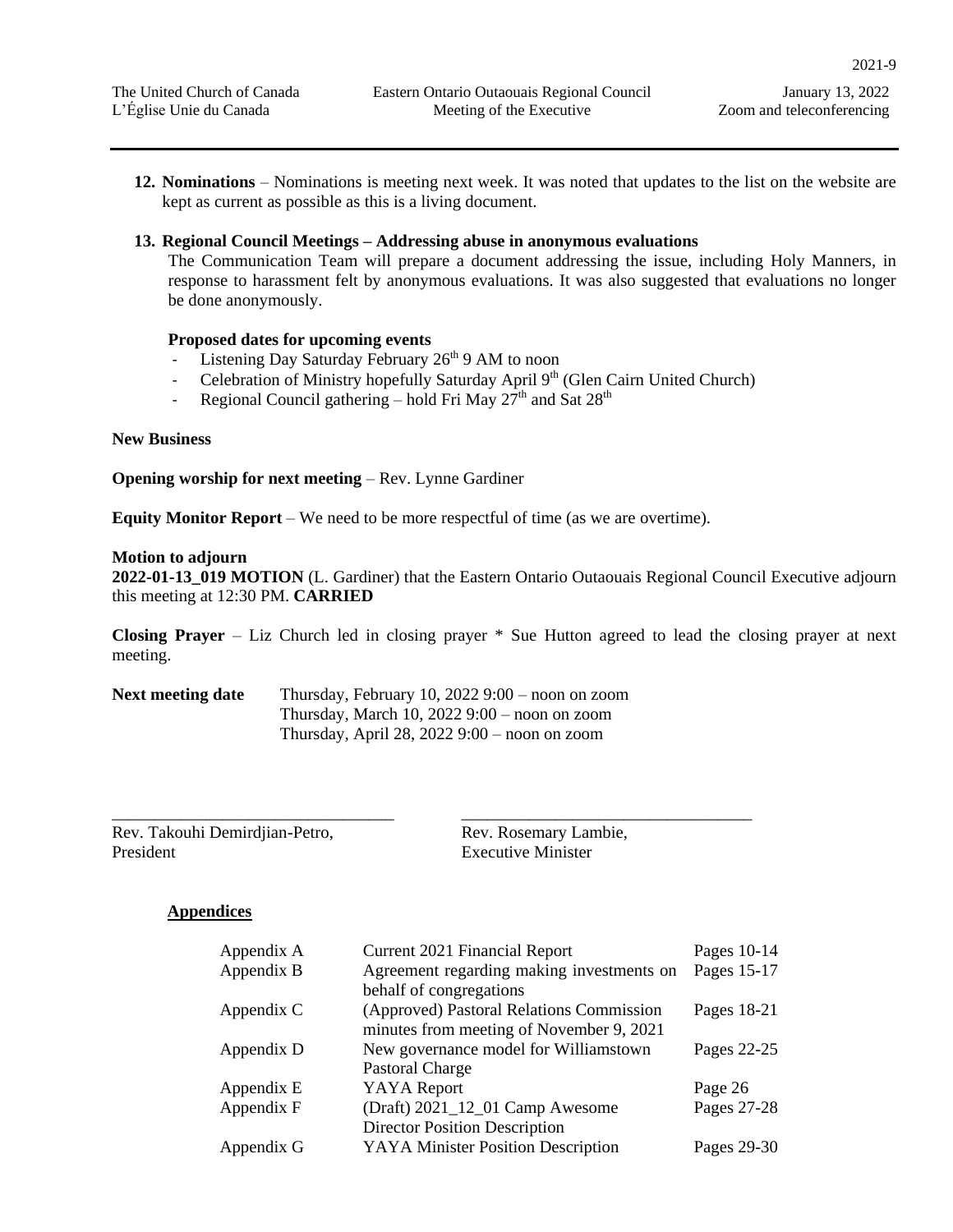#### 2022-10

The United Church of Canada L'Église Unie du Canada

Eastern Ontario Outaouais Regional Council Meeting of the Executive

| Income<br>Interest & McKendry Fund<br>Grant - Special Funding<br>Grant - Mission & Service Fund<br>Grant - Assessment (Executive Minister/Assistant<br>Grant - Assessments<br>Donated Expenses | Eastern Ontario Outaouais Regional Council of The United Church of Canada<br>2021 Actual 2020 Actual 2021 Budget<br>334, 375<br>33,500<br>Governance | 2021 Financial Report<br>325,000<br>33,500<br>è<br>8 | 325,000<br>33,500<br>e<br>Soon | 2021 Actual<br>240,000<br><b>Mission &amp; Ministry</b><br>2,000 | 2020 Actual<br>289,000 | <b>2021 Budget</b><br>240,000 | Governance<br>325,000<br>33,500<br>š | 2022 Budget Proposa<br>Miss&Min<br>240,000  | <b>Total</b><br>325,000<br>240,000<br>33,500<br>250 |
|------------------------------------------------------------------------------------------------------------------------------------------------------------------------------------------------|------------------------------------------------------------------------------------------------------------------------------------------------------|------------------------------------------------------|--------------------------------|------------------------------------------------------------------|------------------------|-------------------------------|--------------------------------------|---------------------------------------------|-----------------------------------------------------|
| Student Fund - Donation<br>Fransfer Baillie/Scrivens Youth Salary/Program                                                                                                                      |                                                                                                                                                      |                                                      |                                | 21,800                                                           | 20,400                 | 21,800                        |                                      | 24,200                                      | 24,200                                              |
| <b>Transfer Baillie/Scrivens Grants</b>                                                                                                                                                        |                                                                                                                                                      |                                                      |                                | 23,682                                                           | 6,800                  | 21,800                        |                                      | 24,200                                      | <b>DOC</b> <sub>R</sub> C                           |
| <b>Transfer EOORC Fund</b>                                                                                                                                                                     | 18,500                                                                                                                                               | 18,000                                               | 18,500                         | 18,500                                                           | 18,000                 | 18,500                        | 20,400                               | 20,400                                      | 00800                                               |
| <b>Transfer Mission Strategy Grants</b>                                                                                                                                                        |                                                                                                                                                      |                                                      |                                | <b>SSS-18</b>                                                    | 24,000                 | 82,00X                        |                                      | 005'16                                      | 91,500                                              |
| <b>Camp Awesome Project</b>                                                                                                                                                                    |                                                                                                                                                      |                                                      |                                |                                                                  | $\circ$                |                               |                                      | 37,000                                      | 0000' LE                                            |
| Youth Programming Revenue                                                                                                                                                                      |                                                                                                                                                      |                                                      | 0                              | 0                                                                | S15                    |                               |                                      | ō                                           | o                                                   |
| <b>Total Income</b>                                                                                                                                                                            | 386,643                                                                                                                                              | 378,183                                              | 378,000                        | 387,577                                                          | 359,015                | 384,100                       | 379,150                              | 437,300                                     | 816,450                                             |
| Expenses (net of Recoveries)                                                                                                                                                                   | 2021 Actual 2020 Actual 2021 Budget<br>Governance                                                                                                    |                                                      |                                | 2021 Actual<br>Mission & Ministry                                | 2020 Actual            | 2021 Budge                    | Governance                           | 2022 Budget Proposal<br><b>Miss&amp;Min</b> | Total                                               |
| Clusters, Leadership Teams, Networks (Schedule 1)                                                                                                                                              | 156                                                                                                                                                  | SÆ                                                   | 000'8                          | 4477                                                             |                        | 10,000                        | 7,900                                | 009'6                                       | 0.500                                               |
| Candidate for Ministry and RCCO Training Grants                                                                                                                                                | 2.700                                                                                                                                                | 2,700                                                | 2,700                          |                                                                  |                        |                               | 2,700                                |                                             | 2,700                                               |
| Congregational Reviews & Support                                                                                                                                                               | ž                                                                                                                                                    | 12,483                                               | 10,000                         |                                                                  |                        |                               | 000'01                               |                                             | 000'0T                                              |
| Finance and Archives (Schedule 2)                                                                                                                                                              | 22,987                                                                                                                                               | <b>21,920</b>                                        | 27,900                         |                                                                  |                        |                               | 28,880                               |                                             | 28,880                                              |
| Mission & Service Fund Donations                                                                                                                                                               |                                                                                                                                                      |                                                      |                                |                                                                  |                        |                               |                                      |                                             | $\circ$                                             |
| Mission Support Grants (Schedule 3)                                                                                                                                                            |                                                                                                                                                      |                                                      |                                | 135,520                                                          | 136,100                | 136,100                       | ۰                                    | 135,320                                     | 135, 320                                            |
| Office Casts (Schedule 4)                                                                                                                                                                      | 11,917                                                                                                                                               | 10,481                                               | 000'FT                         | <b>SSC</b>                                                       | 1,215                  | <b>Too</b>                    | 15,350                               | <b>005T</b>                                 | <b>US8, 31</b>                                      |
| Partnership Mini stries (Schedule 5)                                                                                                                                                           | 2,500                                                                                                                                                | 2,500                                                | 2,500                          | 6,350                                                            | 3,850                  | 6,350                         | 2,500                                | 6,350                                       | 8,850                                               |
| Personnel (Schedule 6)                                                                                                                                                                         | 204,763                                                                                                                                              | 212,915                                              | 232,250                        | 116,852                                                          | 129,464                | 141,600                       | 243,200                              | 149,150                                     | 392,350                                             |
| Regional Meetings (Schedule 7)                                                                                                                                                                 | 2,208                                                                                                                                                | 7,957                                                | 000'19                         |                                                                  | ō                      |                               | 000'E9                               |                                             | 000'E9                                              |
| Technology and Communications (Schedule 8)                                                                                                                                                     | 525                                                                                                                                                  | 0.840                                                | 005'6                          | 0                                                                | e                      |                               | 005'8                                |                                             | 8,500                                               |
| Vision and Transformation Grants                                                                                                                                                               |                                                                                                                                                      |                                                      |                                | 81,595                                                           | 24,000                 | 82,000                        |                                      | 005'16                                      | 91,500                                              |
| Youth Grants                                                                                                                                                                                   |                                                                                                                                                      |                                                      |                                | 23,682                                                           | 008'9                  | 21,800                        |                                      | 24,200                                      | <b>24,200</b>                                       |
| Camp Awesome Project                                                                                                                                                                           |                                                                                                                                                      |                                                      |                                |                                                                  |                        |                               |                                      | 37,000                                      | 000' LE                                             |
| Youth Programming (Schedule 9)                                                                                                                                                                 |                                                                                                                                                      |                                                      |                                | 23,929                                                           | 8,730                  | 15,000                        |                                      | 17,000                                      | 10,0000                                             |
| <b>Total Expenses</b>                                                                                                                                                                          | 25,535                                                                                                                                               | 278,342                                              | 370,850                        | 392,794                                                          | 310,159                | 413,850                       | 382,030                              | 471,620                                     | 853,650                                             |
| Net income (deficit) from general operations                                                                                                                                                   | 131,108                                                                                                                                              | 99,842                                               | <b>7,150</b>                   | (5,217)                                                          | 48,856                 | 052'(62)                      | (2,880)                              | (34,320)                                    | (37,200                                             |
| Appendix A                                                                                                                                                                                     |                                                                                                                                                      |                                                      |                                |                                                                  |                        |                               |                                      |                                             |                                                     |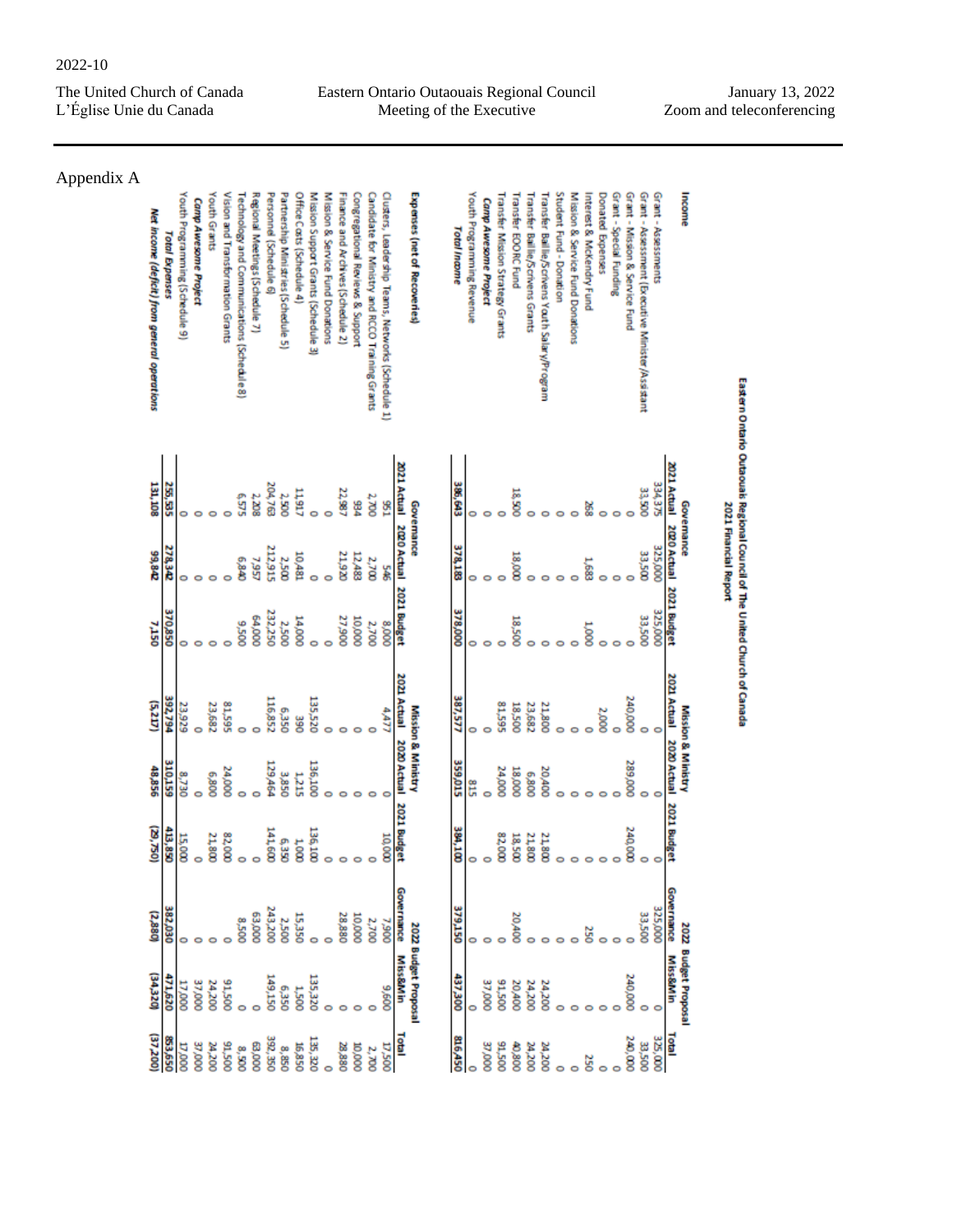Contingency<br>Golden Lake Camp Carlington Chaplaincy<br>Centre 507 Schedule 1 - Clusters, Leadership Teams, Networks Ottawa West End Chaplaincy Camp Lau-ren Alwyn Community of Faith Schedule 3 - Mission Support Grants Pastoral Relations Leadership Team Chaplaincy Leadership Team Rideau Hill Camp House of Lazarus Algonguin Chaplaincy Archives Honouranium<br>Archives Office and Travel Expenses Schedule 2 - Finance and Archives **Right Relations** Ministry Personnel Events Lay Worship Leaders lustice, Global, and Ecumenical Relations Contingency (allocations yet to be determined) Camping Leadership Team **Treasurer Office Expense** nsurance Incorporated Ministries Bank and Review Costs Archives Ontario Archives Finance Leadership Team reasurer Honourarium Total Total Total Eastern Ontario Outaouais Regional Council of The United Church of Canada **1202 2021** 2021 Actual 22,987 Actual ខ្ល έœ **SS E** Ê â ဖြ 2021 Financial Report Governance Governance ë ឆ្ន Governance  $\epsilon$  $\circ$  $\circ$  $\circ$  $\circ$  $\circ$  $\circ$  $\circ$ c 2020 Actual 2020 Actual 2020 Actual 21,920  $\frac{8}{9}$ Ì ä ξ ğ c ö **2021 Bu** 2021 Bu 2021 Budget 27,900  $000001$ 000'8 052'9  $0006$ 000 Š ខ្លី है ĝ ğ ğ है ğ Ē ā  $\epsilon$ o  $\circ$  $\circ$ 2021 Actual ē 2021 Actual Actual 135,520 **0/9'0E** 20,000 **OOE'9E** 15,000 **Mission & Ministry** 000'L 3,500 Mission & Ministry Mission & Ministry 000 S 2,500 **SSSS** 4477 ន្ល ö 2020 Actual 2020 Actual CO20 Actual 136,100 **OOE'9E** 30,670 20,000 15,000 **US,000** 4,080 000'L **DSS'S** 2,500 o ō ō 2021 Budget 2021 Bur EZO 136,100 **006.98** 30,670 20,000 **Budget** 15,000 15,000 2,500 **7,000** 4,080 5,550 9,700 3,100 š ă  $\circ$ ō o e 28,880 000001 nance **TRance**  $0006$ 006'L DEE'S **L250** š 2022 Budget Proposa 2022 Budget Proposa 000 000 2022 Budget Proposal å **OSL DSL** 500 है ĝ, C **Miss&Min MISS&MIn MISS&MIN** 135,520 20,000 30,670 **DOE** 91 009'6  $005'$ DOO'S  $\sum_{i=1}^{n}$ 3,500 5,550 Š 000'  $\overline{8}$ 8 ğ ā ¢  $\circ$  $\circ$  $\circ$  $\circ$  $\circ$ 135,520 e<br>S 윤 **17,500** 00E'9E 15,000 30,670  $000'0Z$ 28,880 15,000 ₫  $0000$  $7,000$  $6,000$ 2,500 3,500 5,550 6,330  $3,000$ 5,000  $000'6$  $1,250$  $1,000$  $1,000$ ĝ  $rac{40}{3}$ 500 **SZ** đ00 **OSL** ğ ā  $\circ$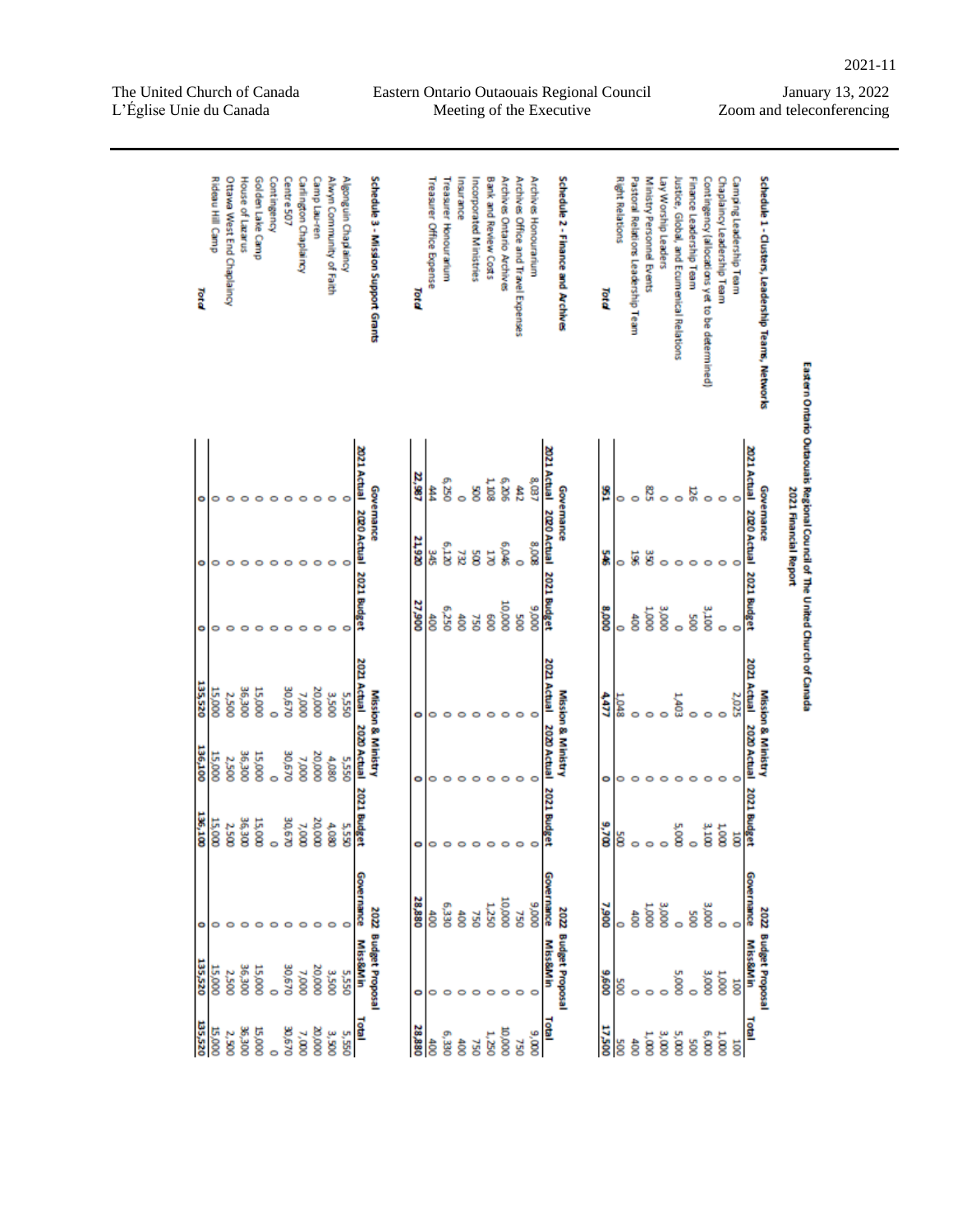2022-12

Eastern Ontario Outaouais Regional Council Meeting of the Executive

| Salaries<br>Meetings/Hospitality |         |              | Executive Minister/Assistant (16.6%) | Continuing Education | Benefits (United Church & Government) |                                     | Schedule 6 - Personnel        | Total        | Social Justice Network in Ontario | Spiritual Care in Secondary Schools | Muti Faith Housing Intiative | Grand River Book Stores | Christian Council of Capital Region | Affirm United |                                     | Schedule 5 - Partnerships     | Total      | Telephone | Supplies        | Rent  | Postage | <b>Photocopier</b> | Internet | <b>Hydro</b> | Elevator | Summerlea (16.6% of costs) | Sundry (Transit lonal Costs) | Home Offices     | Supplies | Rent  | Postage | Photocopier  | Carleton Place | Schedule 4 - Office Costs                                            | Eastern Ontario Outaouais Regional Council of The United Church of Canada |
|----------------------------------|---------|--------------|--------------------------------------|----------------------|---------------------------------------|-------------------------------------|-------------------------------|--------------|-----------------------------------|-------------------------------------|------------------------------|-------------------------|-------------------------------------|---------------|-------------------------------------|-------------------------------|------------|-----------|-----------------|-------|---------|--------------------|----------|--------------|----------|----------------------------|------------------------------|------------------|----------|-------|---------|--------------|----------------|----------------------------------------------------------------------|---------------------------------------------------------------------------|
| 1,715                            | 130,683 | ō            | 40,871                               | 8                    | 29,845                                |                                     |                               | 2,500        | 0                                 |                                     |                              | 2,500                   |                                     |               |                                     |                               | 11,917     | 0         | E <sub>12</sub> | 4,450 | 0       |                    |          | 볆            | 23       |                            | 8                            | 2RZ              | 342      | 5,200 | Е       |              |                |                                                                      |                                                                           |
| 1,608                            | 141,460 | ğ.           | 38,263                               | 눱                    | 29,298                                | 2021 Actual 2020 Actual 2021 Budget | Governance                    | <b>2,500</b> | 0                                 | ۰                                   |                              | 2,500                   |                                     |               | 2021 Actual 2020 Actual 2021 Budget | Governance                    | 10,481     | 0         | ä               | 4,205 | ۰       |                    | ₩        | š            | Ϋ        |                            | 38                           | ă                | ee<br>G  | 4,800 | ۰       | $\circ$      |                | 2021 Actual 2020 Actual 2021 Budget<br>Governance                    | 2021 Financial Report                                                     |
| 2,000                            | 146,000 | 4,000        | 42,000                               | 4,000                | 35,000                                |                                     |                               | <b>2,500</b> | 0                                 | ۰                                   |                              | 2,500                   |                                     | ۰             |                                     |                               | 17,375     | 425       | <b>1.500</b>    | 4,400 | ğ       | 350                | 5g       | 425          | 175      |                            | Soo                          | SOO <sub>5</sub> | 1,500    | 002'S | 250     | <b>1,500</b> |                |                                                                      |                                                                           |
| 1,018                            | 33,652  | g            | ò                                    | $rac{1}{20}$         | 20,147                                | 2021 Actual                         |                               | 6,350        | 2,500                             | 2000 <sub>1</sub>                   | $\overline{5}$               | 2,500                   | 250                                 | ۰             |                                     |                               | ទី         | 0         | 0               |       | e       |                    | 0        | ۰            | o        |                            | 0                            | <b>SSC</b>       | ۰        | ۰     | ۰       |              |                |                                                                      |                                                                           |
| 1,286                            | 106,387 | N            | ō                                    | 184                  | 20,899                                |                                     | <b>Mission &amp; Ministry</b> | 3,850        | 0                                 | 000'T                               | ö                            | 2,500                   | 250                                 | $\circ$       | 2021 Actual 2020 Actual 2021 Budget | <b>Mission &amp; Ministry</b> | IΕT        | 0         | ۰               |       |         |                    | 0        | 0            |          |                            |                              | LIZT             |          |       |         |              |                | 2021 Actual 2020 Actual 2021 Budget<br><b>Mission &amp; Ministry</b> |                                                                           |
| 2,000                            | 111,500 | <b>T500</b>  | ò                                    | 2,100                | 25,000                                | 2020 Actual 2021 Budget             |                               | 6,350        | 1.500                             | $\frac{1}{2}$                       | ä                            | 2,500                   | <b>SS</b>                           | 2000          |                                     |                               | ີ່         | 0         | $\circ$         | 0     | 0       |                    | ۰        | ۰            | 0        |                            | 0                            | 1000             |          | ۰     | ۰       |              |                |                                                                      |                                                                           |
| 2,000                            | 148,500 | 4,000        | 42,300                               | 4,000                | 36,400                                | <b>Governance</b>                   |                               | <b>2,500</b> | 0                                 | ۰                                   | o                            | 2,500                   |                                     | ۰             | Governance                          |                               | 15,350     | ō         | <b>GZ</b>       | 4,500 | ğ       | 350                | ā        | 550          | 150      |                            | Soc                          | 750              | 1,000    | 5,200 | 250     | <b>OSL</b>   |                | Governance                                                           |                                                                           |
| 2,000                            | 113,500 | <b>1.500</b> | ò                                    | 2,100                | 26,550                                | Miss&Min                            | 2022 Budget Proposal          | 6,350        | $\frac{1.500}{2}$                 | 1,000                               | <b>Tioc</b>                  | 2,500                   | 250                                 | 000'T         | Miss&Min                            | 2022 Budget Proposal          | <b>Sac</b> | o         |                 |       |         |                    | o        | 0            |          |                            |                              | 1,500            |          | o     | $\circ$ |              |                | 2022 Budget Proposal<br>Miss&Min                                     |                                                                           |
| 005'6<br>4,000                   | 262,000 | 5,500        | 42,300                               | 6,1000               | 056'29                                | Total                               |                               | 8,850        | 1,500                             | 1,000                               | ö                            | 5,000                   | 250                                 | 1,000         | Total                               |                               | 16,850     |           | šć              | ġ     | ğ       | 350                | ā        | 550          | 150      |                            | 500                          | 2,250            | 1,000    | 5,200 | 250     | <b>OSL</b>   |                | Total                                                                |                                                                           |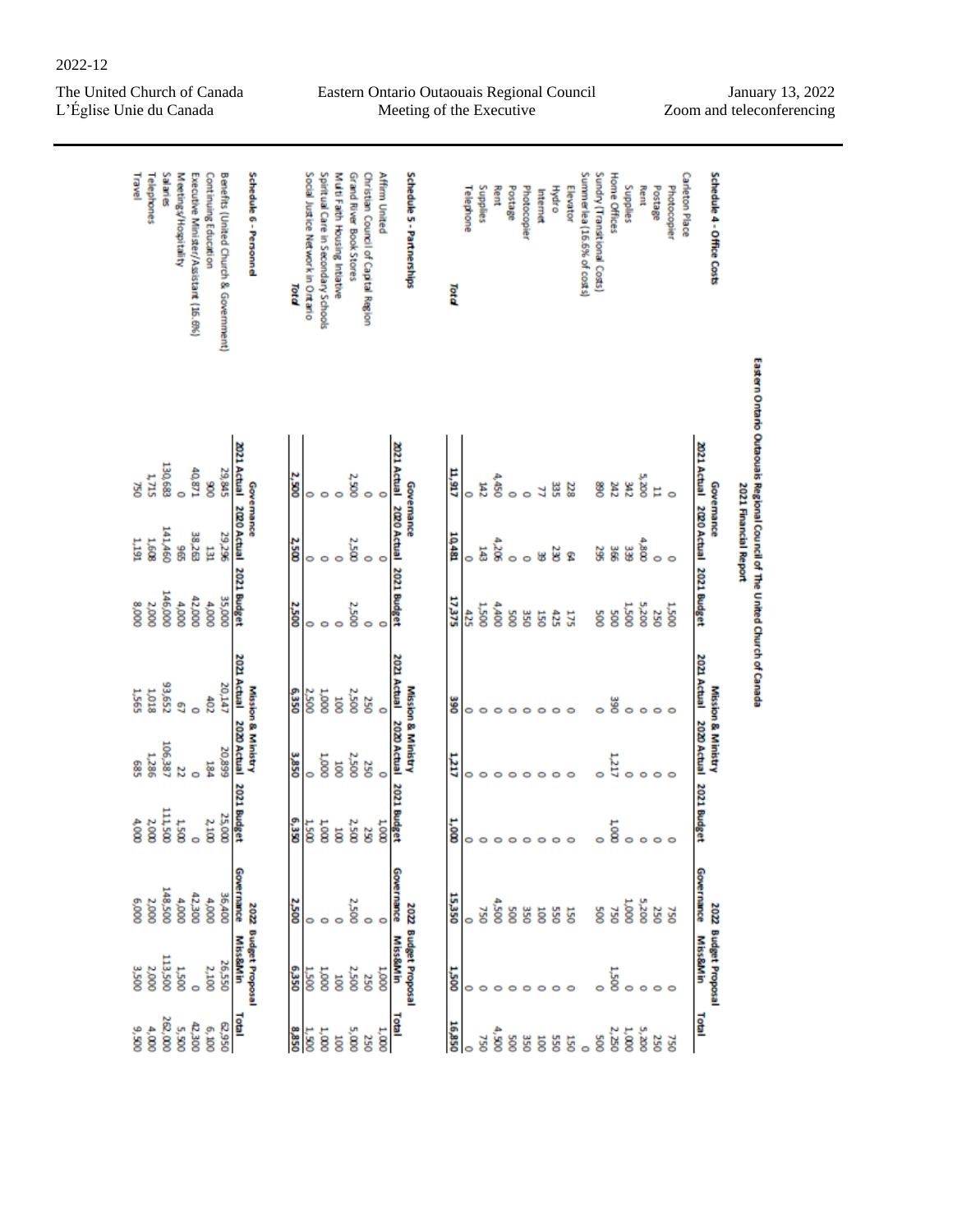Eastern Ontario Outaouais Regional Council Meeting of the Executive

| Transfer to Governance<br>Unrealized Gains/Losses<br>Transfer to Mission and Ministry<br>Transfer for Grants<br>Deposits (Sales from Properties)<br>Deposits (Transfers from Conference/Presbytery) | <b>Opening Equity (market Value)</b> |               | Schedule 10 - Statement of Operations and Change in Assets for Eastern Ontario Outaouals Regional Cound I Fund | Total  | Supplies | Events       | Camp Awesome | Schedule 9 - Youth Programming                    | Total        | Website | Tele-Canferincing/Annual Contracts | IT Support GCO |                                     | Schedule 8 - Technology and Communications | Total  | Staff Retreat         | Planning Committee | Regional Meeting - October | Regional Meeting - May | Regional Meeting - February | Executive Meetings | Schedule 7 - Regional Meetings               |                                                                           | Total   |
|-----------------------------------------------------------------------------------------------------------------------------------------------------------------------------------------------------|--------------------------------------|---------------|----------------------------------------------------------------------------------------------------------------|--------|----------|--------------|--------------|---------------------------------------------------|--------------|---------|------------------------------------|----------------|-------------------------------------|--------------------------------------------|--------|-----------------------|--------------------|----------------------------|------------------------|-----------------------------|--------------------|----------------------------------------------|---------------------------------------------------------------------------|---------|
| (18,500)<br>(18,500)<br>129,654                                                                                                                                                                     | 928,346                              | <b>EOORC</b>  |                                                                                                                | ۰      | 0        | ۰            | $\circ$      | 2021 Actual 2020 Actual 2021 Budget<br>Governance | e,sas        | 넗       | g                                  | 5,632          | 2021 Actual 2020 Actual 2021 Budget | Governance                                 | 2,208  | 0                     | ۰                  | ĝ,                         | 558                    | 1,150                       | 92                 | 2021 Actual<br>Governance                    | Eastern Ontario Outaouais Regional Council of The United Church of Canada | 204,763 |
| (12,800)<br>(14,682)<br>63,929                                                                                                                                                                      | 632,436                              | James Baillie |                                                                                                                | ۰      | ۰        | $\circ$      | $\circ$      |                                                   | 6,840        | 1,853   | និ                                 | <b>4.5.79</b>  |                                     |                                            | 7,957  | 0                     | ष्ठ                | GS 8                       | 147                    | 5,576                       | $\circ$            | 2020 Actual 2021 Budget                      | 2020 Financial Report                                                     | 212,915 |
|                                                                                                                                                                                                     | 000'001                              | McKendry      |                                                                                                                | ۰      | 0        | ۰            | $\circ$      |                                                   | 11,250       | 2,500   | ğ                                  | 8,250          |                                     |                                            | 000'79 | $\frac{10001}{2000}$  | <b>1,500</b>       | 7,000                      | 45,000                 | 7,000                       | 2,500              |                                              |                                                                           | 241,000 |
| (\$1,595)<br>278,367<br>86,672                                                                                                                                                                      | 2,005,982                            | Miss. Strat.  |                                                                                                                | 23,929 | 797      | <b>PEO'9</b> | 17,098       | 2021 Actual                                       | ۰            | ۰       | $\circ$                            | ۰              | 2021 Actual                         |                                            | ۰      | 0                     | $\circ$            | $\circ$                    | ۰                      |                             |                    | 2021 Actual                                  |                                                                           | 116,851 |
| (000'6)<br>(9.150)<br>72,171                                                                                                                                                                        | 460,606                              | Sawens        |                                                                                                                | 8,730  | 2,017    | 3,469        | 3,244        | <b>Mission &amp; Ministry</b><br>2020 Actual      | ۰            | ۰       | $\circ$                            | $\circ$        | 2020 Actual                         | Mission & Ministry                         | ۰      | 0                     | ۰                  | $\circ$                    | $\circ$                | ۰                           |                    | <b>Mission &amp; Ministry</b><br>2020 Actual |                                                                           | 129,463 |
|                                                                                                                                                                                                     |                                      |               |                                                                                                                | 16,000 | 2,000    | 10,000       | 4,000        | 2021 Budget                                       | ۰            | ۰       | $\circ$                            | ۰              | 2021 Budget                         |                                            | ۰      | 0                     | $\circ$            | $\circ$                    | $\circ$                |                             |                    | 2021 Budget                                  |                                                                           | 146,100 |
|                                                                                                                                                                                                     |                                      |               |                                                                                                                | ۰      | 0        | ۰            | $\circ$      | Governance                                        | <b>OOS'8</b> | 1,500   | ğ                                  | 005'9          | Governance                          |                                            | 63,000 | $\frac{10000}{20000}$ | <b>1,500</b>       | 7,000                      | 45,000                 | 7,000                       | 1,500              | Governance                                   |                                                                           | 243,200 |
| (105,427)<br>(18,500)<br><b>(40,300)</b><br>574,121<br>86,672<br>ō                                                                                                                                  | 4,127,369                            | <b>Total</b>  |                                                                                                                | 17,000 | 2,000    | 10,000       | <b>5,000</b> | 2022 Budget Proposal<br>Miss&Min                  | ۰            | ۰       | $\circ$                            | O              | <b>Miss&amp;Min</b>                 | 2022 Budget Proposal                       | ۰      | 0                     | $\circ$            | $\circ$                    | $\circ$                | $\circ$                     | $\circ$            | 2022 Budget Proposal<br>Miss&Min             |                                                                           | 149,150 |
|                                                                                                                                                                                                     |                                      |               |                                                                                                                | 17,000 | 2,000    | 0000         | 5,000        | Total                                             | <b>OOS'8</b> | 1,500   | ğ                                  | 005'9          | <b>Total</b>                        |                                            | 000'E9 | 1,000                 | 1,500              | 7,000                      | 45,000                 | 7,000                       | 1,500              | <b>Total</b>                                 |                                                                           | 392,350 |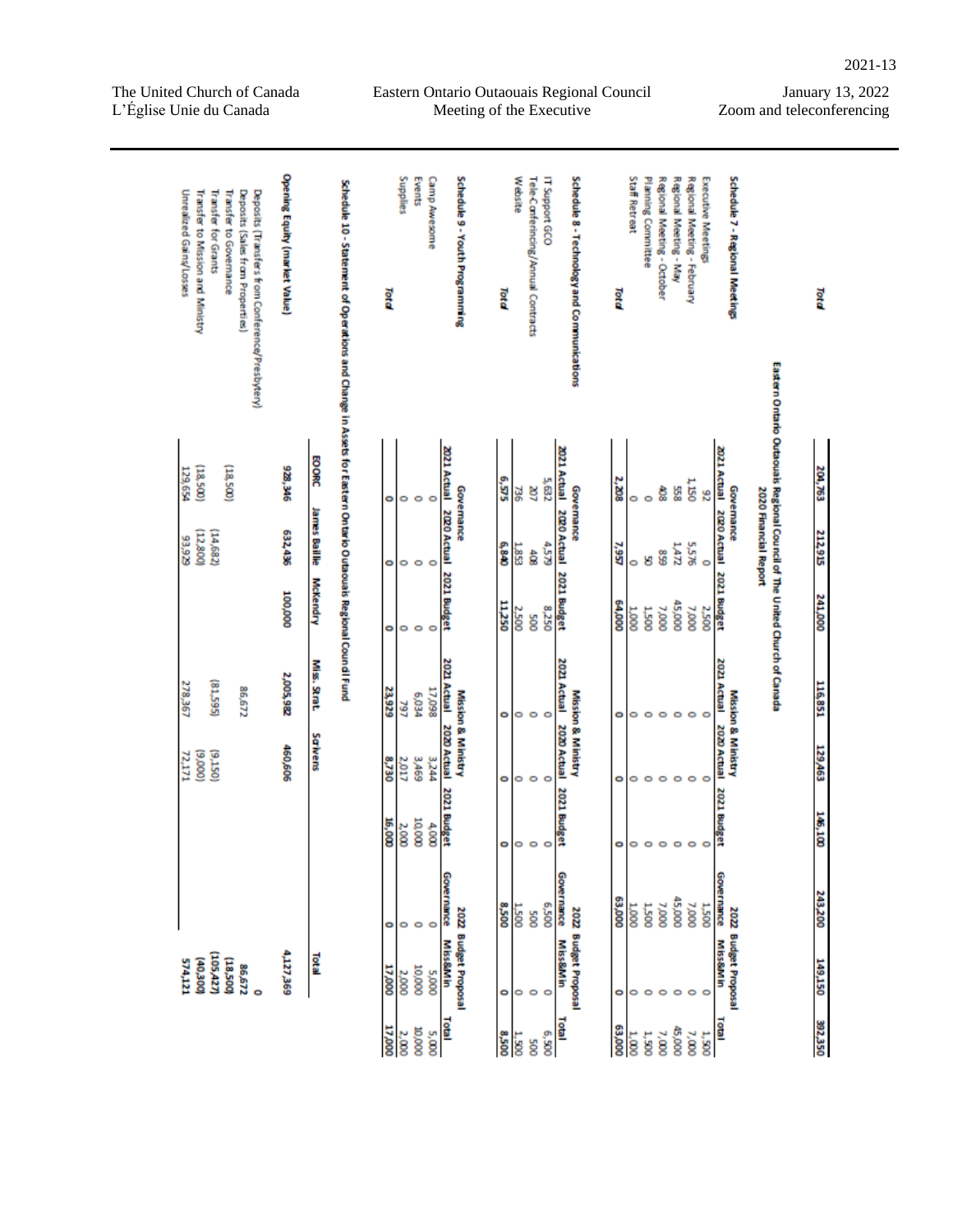**Closing Equity (market value)**  $1,021,000$ 698,883 000'001 2,289,425 514,627 4,623,935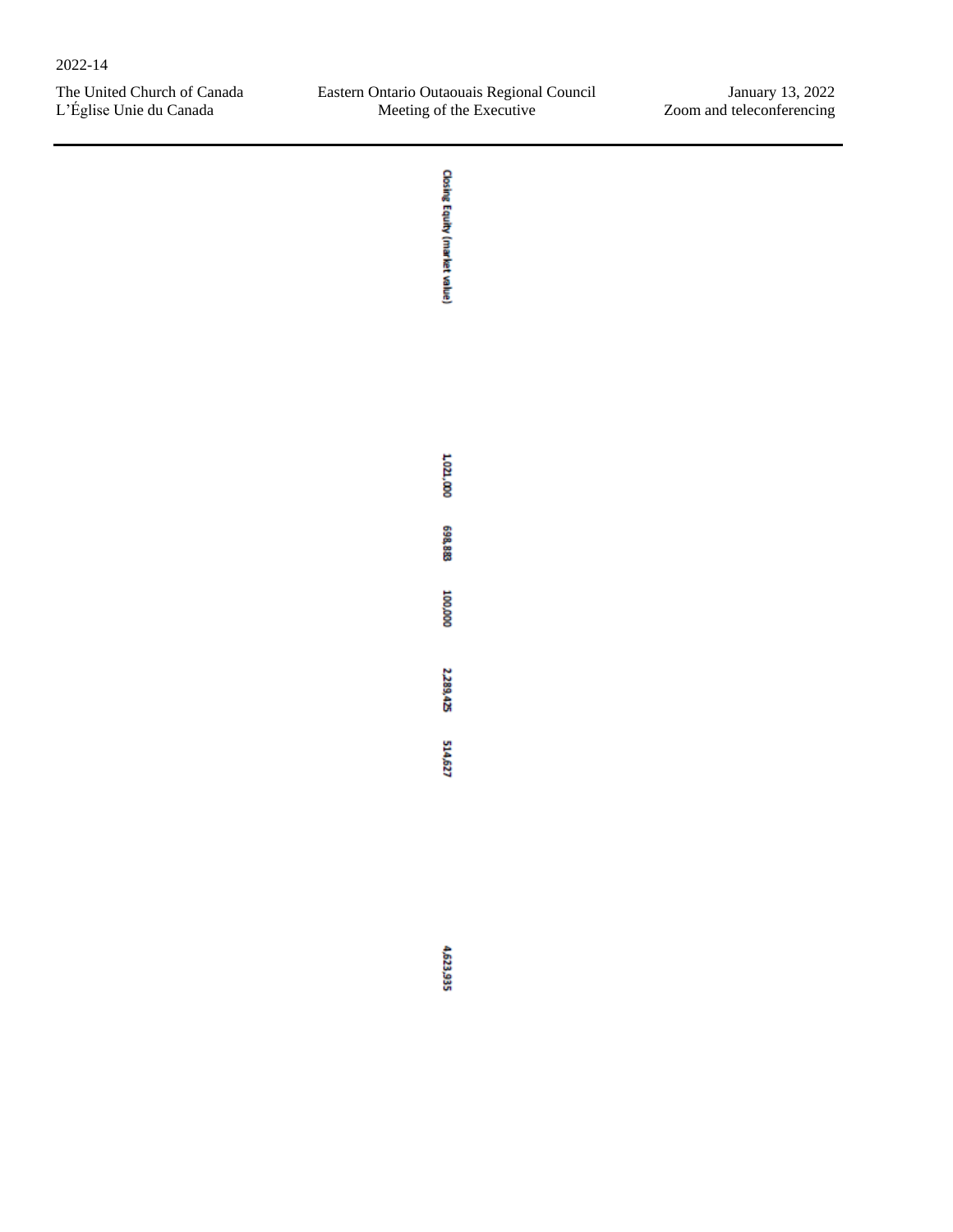#### Appendix B

# ABC United Church Investing Funds with Eastern Ontario Outaouais Regional Council

#### **Terms of Reference**

#### Purpose

The ABC United Church is investing in the Unified Investment Fund of the Eastern Ontario Outaouais Regional Council of The United Church of Canada held by Fiera Capital.

The Funds of ABC United Church are held-in-trust for the sole and exclusive benefit of the ABC United Church, and is understood to be a long-term investment that yields annual (or quarterly) income.

These Terms of Reference of the ABC United Church Fund have been agreed to by ABC United Church and the Eastern Ontario Outaouais Regional Council. They cannot be altered or abrogated without the agreement by motion of both the Regional Council (or its successor) and the ABC United Church.

#### Consolidated Investment Fund Strategy of Eastern Ontario Outaouais Regional Council.

The consolidated investment fund is managed by the Finance Committee of the Eastern Ontario Outaouais Regional Council in an ethical manner which maximizes investment growth.

The Eastern Ontario Outaouais Regional Council invests with Fiera Capital in a unified fund with diversified investments consisting of between 40 to 50% alternative income investments and 50% to 60% in equities. Given this risk factor, the investor can expect to face losses in value at some points, but as a long-term investment, growth over time is anticipated. The alternative income investments provide a lower yet reliable return.

A quarterly statement of the total value of the invested funds will be issued to the ABC United Church by the Eastern Ontario Outaouais Regional Council, and a copy of the Investment fund portfolio will be forwarded to ABC United Church.

#### Income (loss) from Invested Funds

Any amounts that accrue to the ABC United Church from the Unified Investment portfolio such as unrealized gains or losses, management fees (1%), interest, income earned, and capital gains or losses shall be considered "income/loss" for the purposes of these terms of reference. Income/loss shall be calculated using the same principles as determining income to other Region Council funds and shall be on a pro-rata basis. The growth of the fund shall be reported quarterly.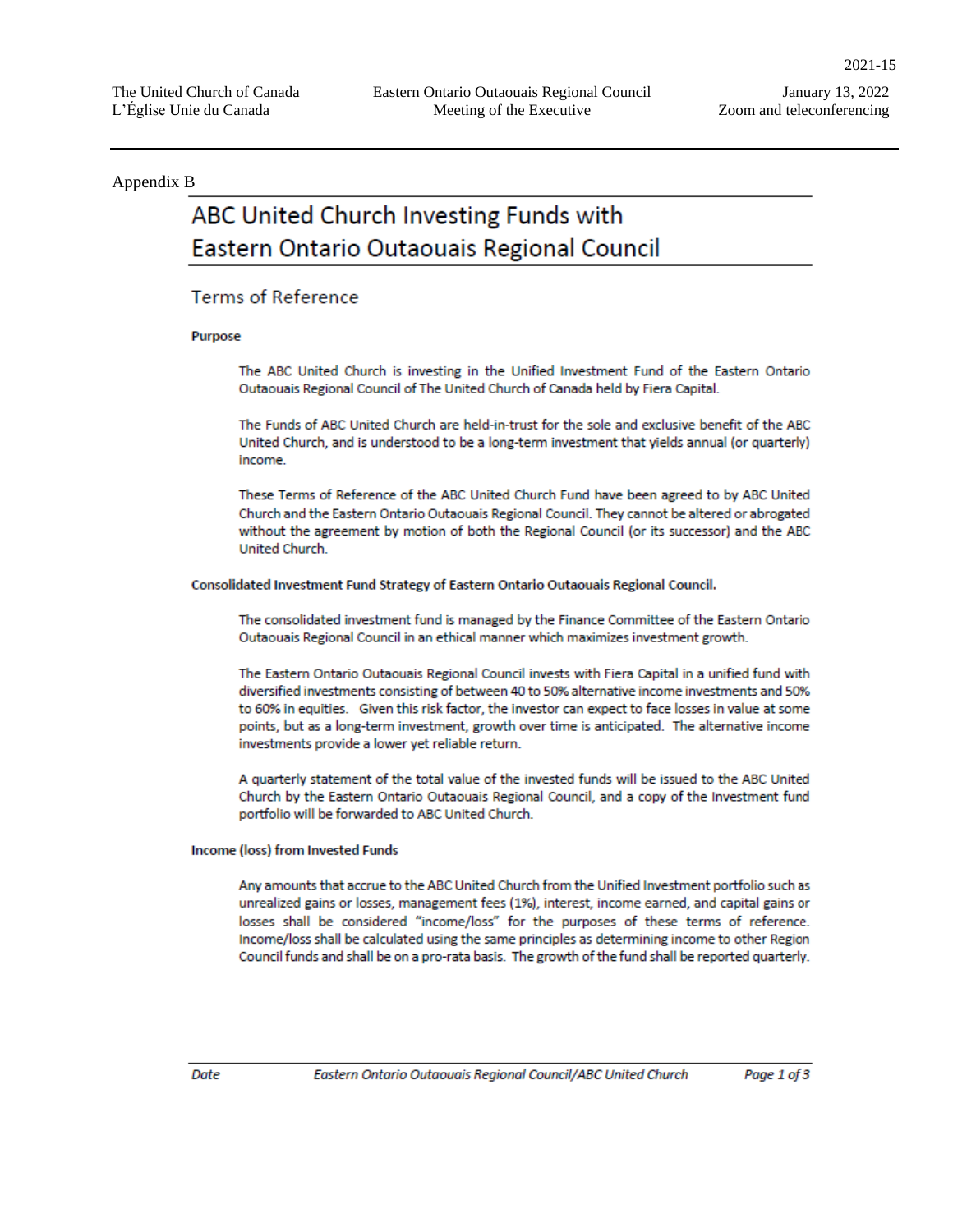It is understood that the intention of ABC United Church is to preserve and grow the capital for the long-term support of the ministry of ABC United Church in keeping with the terms of reference

A determination of the amount of income of the ABC United Church shall be made by the Regional Council annually (or quarterly). Since these are long-term investment funds intended to produce an annual (possibly quarterly) income, the amount is to be transferred to the ABC United Church at the request of the ABC United Church, normally at 4% of the value of the Fund as of December 31st of the prior year. This policy is in keeping with the policy of the Eastern Ontario Outaouais **Regional Council** 

Income from the ABC United Church Fund is available for use by ABC United Church at its sole discretion.

Authorization to the Region Council to release income from the ABC United Church Fund to ABC United Church shall be based on this agreement and any additional funds based on the documented request of two signatories of ABC United Church.

#### **Additional Deposits**

The ABC United Church can add to the fund at any time to be invested on the first day of a month.

#### Withdrawal of the Investment.

The ABC United Church can withdraw some or all of the total of the investment at any times the ABC United Church chooses with proper motions and documentation from ABC United governing bodies.

#### **Reporting**

In addition to the Income Reporting set out under Decision-Making above, the Region Council shall provide annual reporting and documentation to the Review Committee of the Eastern Ontario Regional Council in a manner and timeliness appropriate for the production of the Reviewed Financial Statements of the Eastern Ontario Outaouais Regional Council.

#### **Termination by EOORC**

If the Region can no longer hold the Fund, it is expected that adequate notice (approximately 3-6 months) will be given to the other party of the intention to terminate this arrangement.

#### **Fund Review**

These Terms of Reference can be reviewed at any time at the request of one of the parties. They can be changed after review by joint decision of the Eastern Ontario Regional Council and ABC United at any time but changes cannot be unduly withheld by either party.

Date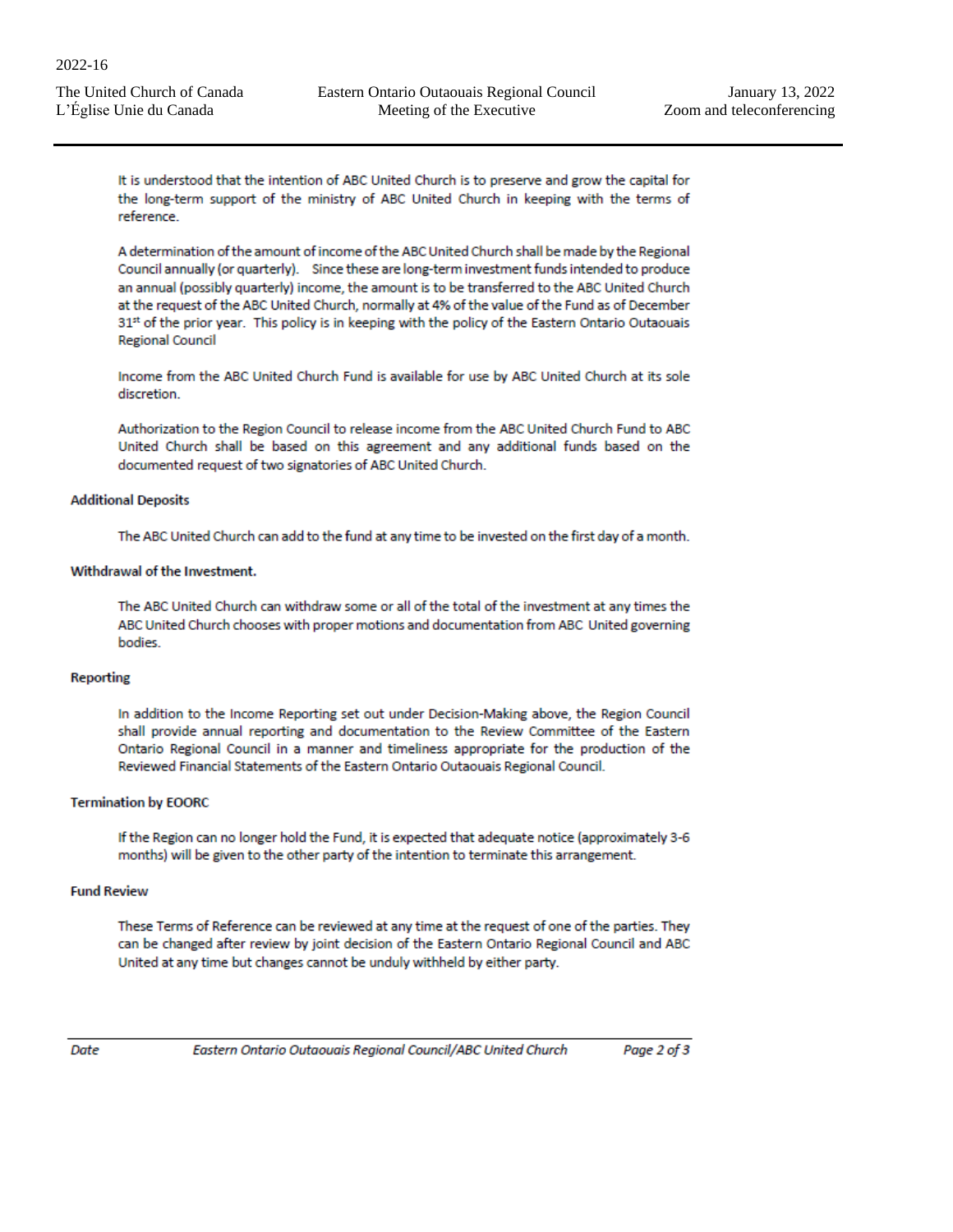Agreed to Payment Schedule:

On behalf of Eastern Ontario Outaouais Regional Council of The United Church of Canada

Date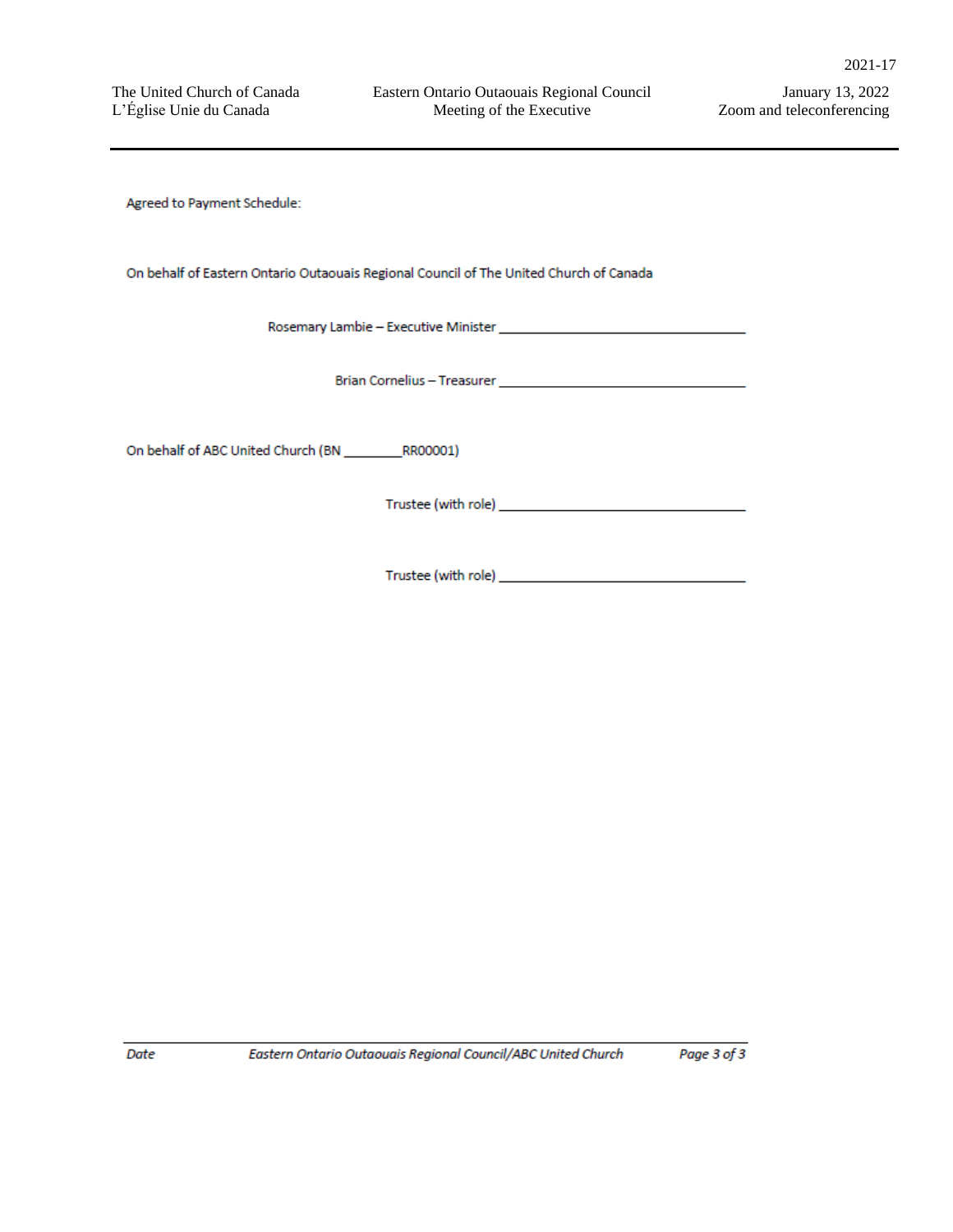Appendix C

## **Pastoral Relations (PR) Commission Minutes November 9, 2021 at 1:00 p.m.**

#### **PRESENT:**

Jim Allen, Ina Bromley (via telephone), Wayne Harris (Chair), Patsy Henry, Sharon MacDonald, Erin McIntyre, Karen McLean (Scribe), Whit Strong (8) **REGRETS:** Charlotte Hoy, Linda Suddaby (2)

#### **CALL TO ORDER, OPENING PRAYER:**

Chair Wayne called the meeting to order at 1:01 p.m. and led us in prayer before beginning our business.

#### **QUICK CHECK-IN:**

Chair Wayne was delighted to report that Susan Hutton had passed her final interview for DLM. She is just waiting now for official recognition from the EOOR Council.

## **ACCEPTANCE OF MINUTES:**

**MOTION 2021-105** (J. Allen/S. MacDonald) "that the minutes of October 19, 2021 be accepted as circulated." **CARRIED**

#### **CORRESPONDENCE:**

The Commission acknowledged receipt of the Williamstown Governance Model. Discussion and decisions will be formally rendered at the December meeting.

## **ACKNOWLEDGED SABBATICALS:**

Peter Woods – MacKay P.C. (Ottawa) – Oct. 15, 2021 to Jan. 15, 2022 Brian Cornelius – First P.C. (Ottawa) – May 1, 2022 to July 31, 2022 Elizabeth Bryce – Rideau Park P.C. (Ottawa) – June 2022 to August 2022 Grant Dillenbeck – Stittsville P.C. – May to July 2022 Lynda Harrison – St. John's P.C. (Kemptville) – 2022 Paul Dillman – Riverside P.C. (Ottawa) – 2022 Mary Royal-Duczek – Almonte P.C. – spring of 2022 David Illman-White – Centretown P.C. (Ottawa) – in 2022

## **CLOSURES:**

## **Roebuck Pastoral Charge**

**MOTION 2021-106** (I. Bromley/S. MacDonald) "that the EOORC PR Commission acknowledges the decision of the Roebuck Pastoral Charge to officially close as of February 28, 2022."

#### **CARRIED**

**CHANGE IN PASTORAL RELATIONS: South Stormont P.C. - Rev. Daniel Hayward (OM) MOTION 2021-107** (J. Allen/E. McIntyre) "that the EOORC PR Commission approves the

request of the Rev. Daniel Hayward (OM) (South Stormont P.C.) for a change in pastoral relations effective Jan. 31, 2022." **CARRIED**

## **Rideau P.C. – Rev. Rodney Bennett (OM-R)**

**MOTION 2021-108** (S. MacDonald/I. Bromley) "that the EOORC PR Commission approves the request of the Rev. Rodney Bennett (OM-R) (Rideau P.C.) for a change in pastoral relations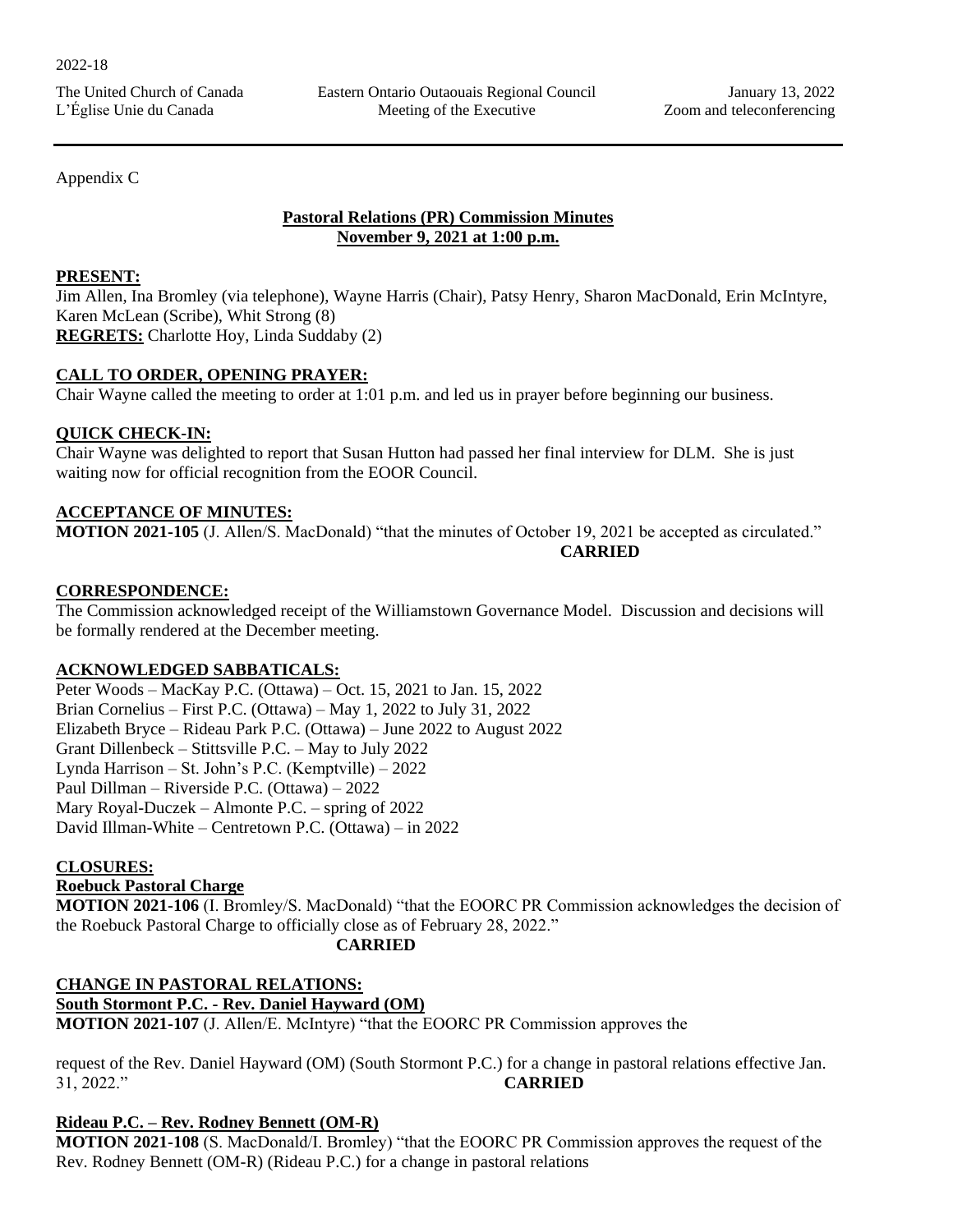2021-19

effective Jan. 31, 2022." **CARRIED**

#### **Osgoode-Kars P.C. – Rev. Grant McNeil (OM)**

**MOTION 2021-109** (E. McIntyre/I. Bromley) "that the EOORC PR Commission approves the request of the Rev. Grant McNeil (OM) (Osgoode-Kars P.C.) for a change in pastoral relations effective Jan. 17, 2022." **CARRIED**

## **For Information**

**Rev. Kathy Petrie (OM)**

Due notice has been given to the Rev. Kathy Petrie that her appointment will end February 28, 2022. Note **Motion 2021-106** above, with regards to the closing of the Roebuck Pastoral Charge.

#### **LIAISONS:**

**Central Lanark P.C.**

**MOTION 2021-110** (S. MacDonald/E. McIntyre) "that the EOORC PRA Commission names Karen McLean as additional Liaison to the Central Lanark Pastoral Charge effective November 9, 2021."

#### **CARRIED**

#### **PASTORAL CHARGE SUPERVISORS (PCSs):**

**Central Lanark P.C.** 

**MOTION 2021-111** (E. McIntyre/I. Bromley) "that the EOORC PR Commission, in the absence of called/appointed ministry personnel, names Karen McLean, EOORC member, as additional Pastoral Charge Supervisor to the Central Lanark Pastoral Charge effective November 9, 2021."

#### **CARRIED**

#### **Lyn: Christ United P.C.**

**MOTION 2021-112** (S. MacDonald/P. Henry) "that the EOORC PR Commission, in the absence of called/appointed ministry personnel, names Shelley Roberts (OM-R), EOORC member, as Pastoral Charge Supervisor to the Lyn: Christ United Pastoral Charge effective November 9, 2021 to replace Kimberly Heath (OM)." **CARRIED**

#### **Pastoral Charges without Supervisors:**

Lower Gatineau Valley Templeton Vernon

#### **Pastoral Charges without called/appointed Ministry Personnel:**

Richmond Templeton

Addison Ashton-Munster Aylmer-Eardley Aylwin Central Lanark Contral Control Clyde Forks-Tatlock Delta-Toledo Elgin-Portland Glasgow-Castleford Golden Lake Greenwood Greenwood Kenmore Knox Edwards Lanark-Balderson Lower Gatineau Valley Lyn: Christ Church Mallorytown Mallorytown Namur Pakenham Perth: St. Paul's (after Dec. 31, 2021) Pittston

#### **CALLS/(RE)-APPOINTMENTS**

#### **Spencerville P.C. – Susan Hutton (DLM Candidate)**

**MOTION 2021-113** (I. Bromley/S. MacDonald) "that the EOORC PR Commission approves the re-appointment of Susan Hutton (DLM Candidate) to the Spencerville Pastoral Charge, 20 hours per week as Congregational Minister with a total annual remuneration of twenty-six thousand ninety-five dollars (\$26,095.00), from November 9, 2021 to June 30, 2023."

## **CARRIED FOLLOW-UPS FROM LIAISONS AND PCSs:**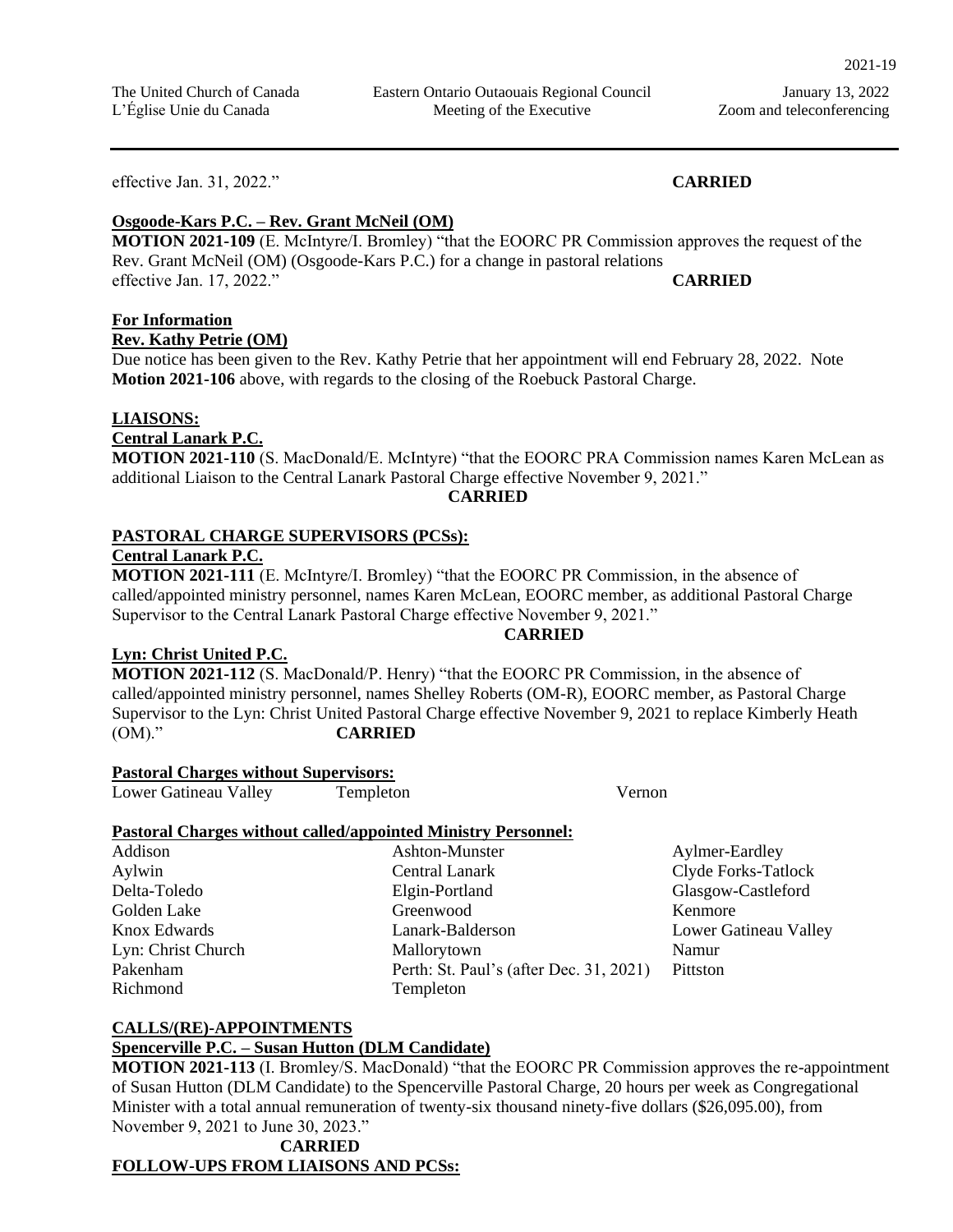#### **Lanark-Balderson**

Sharon MacDonald reported they are now meeting every other week and working very hard to complete their profile. They are still worshipping with pulpit supply.

#### **Central Lanark**

Wayne Harris met with Trinity U.C., Middleville last week. They have received applications from overseas personnel but the difficulty lies in getting work visas for Canada.

#### **OTHER BUSINESS:**

#### **1) Augusta P.C.**

Whit Strong has continued to keep in touch with the minister and the congregation.

#### **2) Elgin-Portland P.C.**

Whit has reviewed the profile and is drafting a letter to explain why the profile was not accepted by the Commission.

#### **3) EOORC Fall Meeting**

The presentation for the Sacrament Elders policy will be pre-recorded. Whit will be available at the meeting to answer questions from the floor.

#### **4) February 2022 – EOORC Workshops**

The focus will be on workshops and information. This is an opportunity to do address Pastoral Relations items. Suggestions would be welcome.

#### **5) Communications Policy**

**MOTION 2021-114** (S. MacDonald/P. Henry) "that the Eastern Ontario Outaouais Regional Council (EOORC) adopts a policy establishing a *minimum* for a Communications Allowance (phone/internet) of \$1000/yr. This is not to be pro-rated.

In the case of ministry personnel having more than one call or appointment, this cost shall be shared equally between the pastoral charges. In the event that one of the calls or appointments

comes to an end, the remaining pastoral charge(s) shall then assume the total Communications Allowance cost. For all part-time calls or appointments, the Communications Allowance policy shall be recorded under "Additional Terms" on the "Record of Call or Appointment" form.

Monthly reimbursement for communications expenses shall be reimbursed to ministry personnel upon providing the pastoral charge with receipts.

Further, that pastoral charges with existing calls and appointments be informed of this policy and be asked to increase their compensation to ministry personnel accordingly." **CARRIED**

## **LAST WORD:**

#### **Archives**

Are we still collecting Annual Reports? If so, where do they go? [At this point, send them to Whit.] **Checking church records**

Is this still being done? [This seems to have fallen through the cracks. Whit will investigate.]

**NEXT MEETING:** Next meeting – December 14, 2021 1:00-3:00 p.m. via Zoom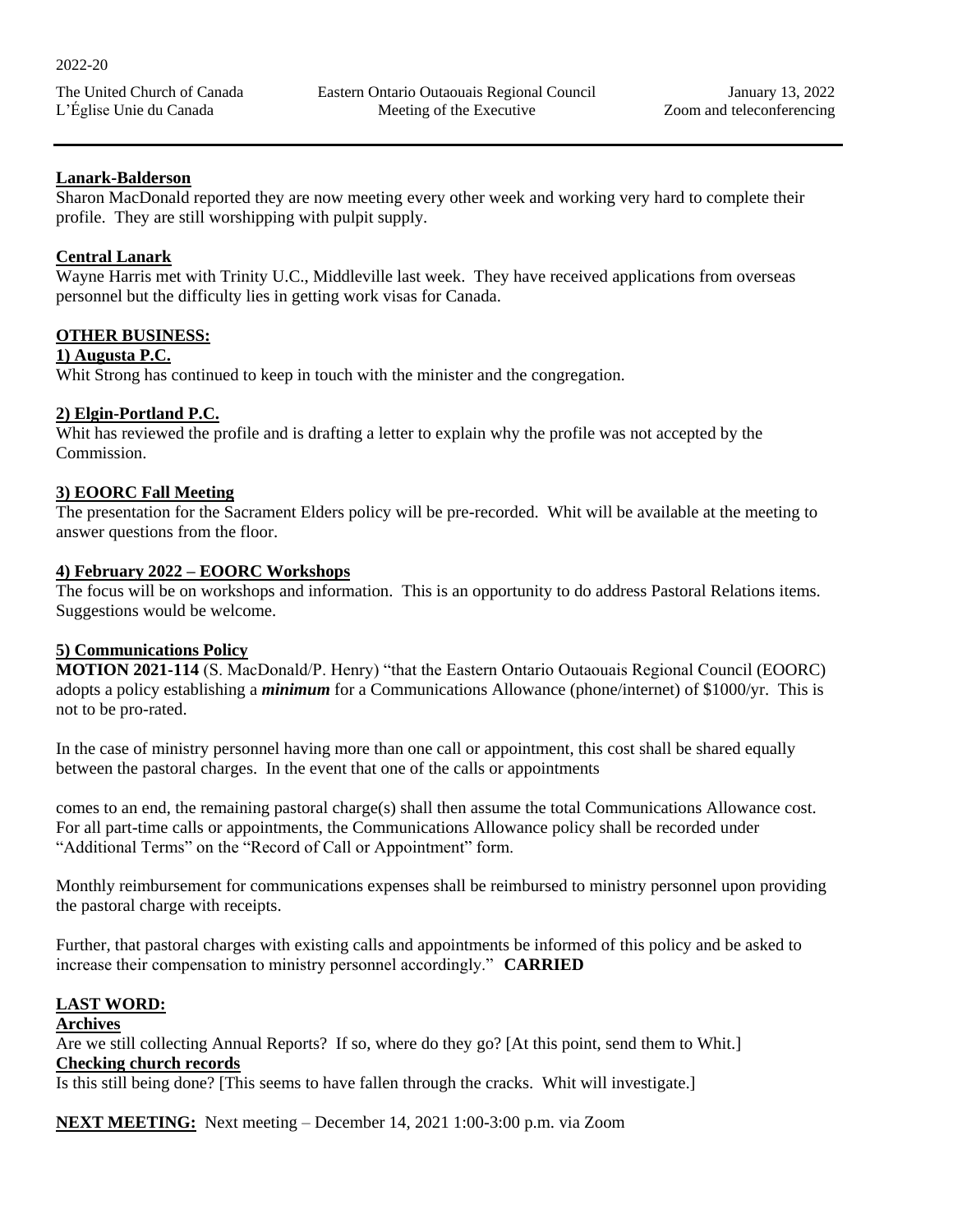**CLOSING:** Wayne thanked everyone for attending. This will be his last meeting with the Commission until he recovers from upcoming surgery. We wish him well. Whit offered our closing prayer today and, the business of the Commission being completed, Chair Wayne declared the meeting closed at 2:06 p.m.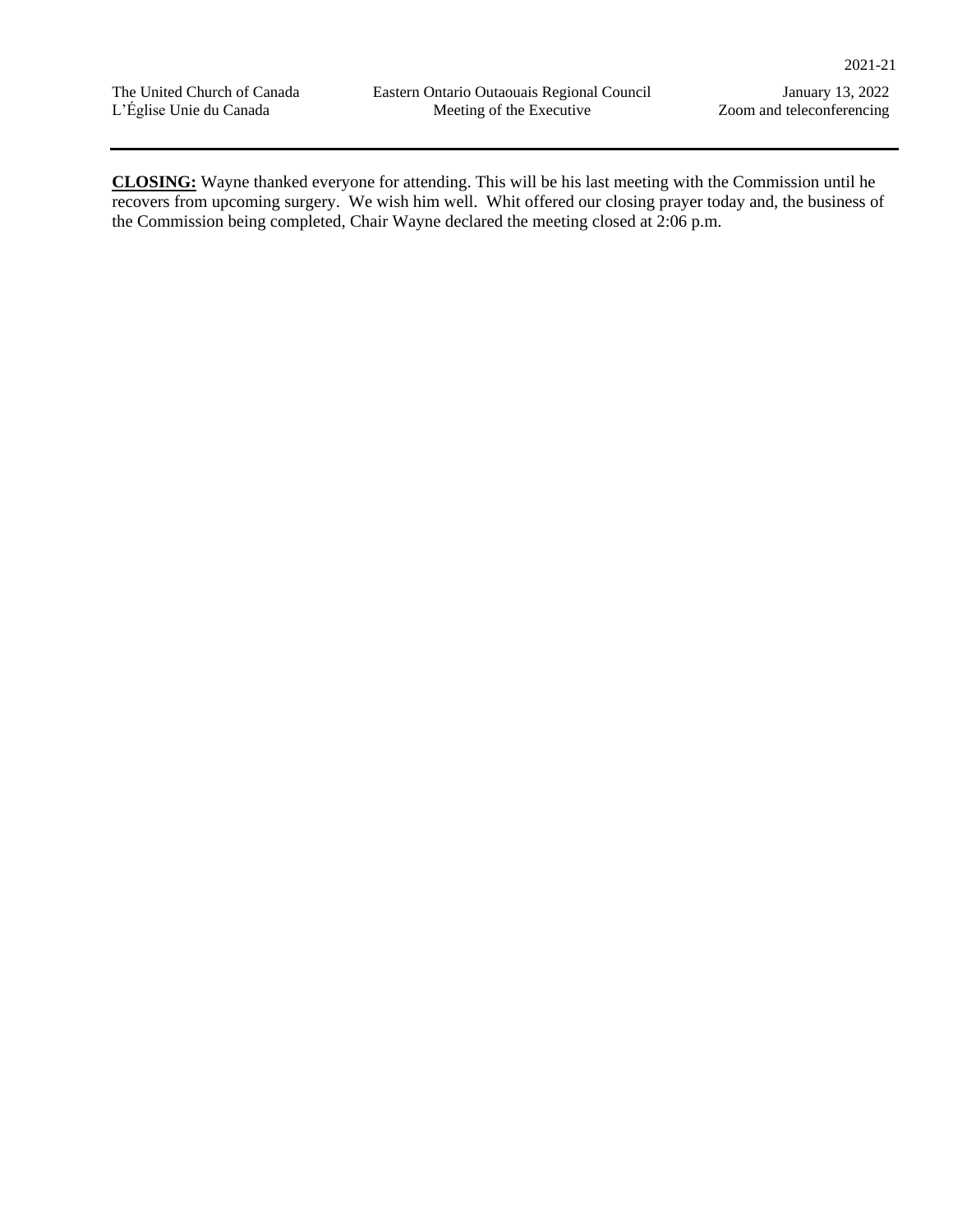Appendix D

## **St. Andrew's United Church Williamstown, Ontario Unified Board Model**

#### **Church Board Terms of Reference**

The Church Board is based on a Unified Board model, which combines the traditional functions of spiritual leadership and financial management in one Board that also co-ordinates the work of various committees. The Church Board members are representatives of the congregation and are responsible for encouraging the spiritual and financial well-being of this church.

St. Andrew's United Church Mission Statement:

#### **We are a welcoming, community oriented church, proud of our heritage and evolving to meet the changing needs in our society and world.**

#### **Outline of the United Church of Canada Structure**

The United Church of Canada is organized into three levels of Councils:

 The Community of faith, St Andrew's United Church The Regional Council, Eastern Ontario Outaouais Regional Council The United Church of Canada General Council.

#### **Reporting Structure**

The Church Board is responsible to the congregation of St. Andrew's United Church.

#### **Authority**

Authority is delegated to the Church Board to develop policy, maintain accountability and make decisions for the congregation of St. Andrew's United Church.

In the absence of specific policies or topics in this governance document, the policy of the United Church's, 'The Manual' will be followed. If there is a discrepancy between this governance manual and the United Church's 'The Manual,' The Manual 'will take precedence.

Decision are made by majority rules (fifty percent plus one).

Voting will be done in person where possible. If necessary, electronic voting is allowed, including teleconferences and via e-mail (all members are copied on each email vote).

#### **Accountability**

All organizations and groups in the congregation, Community of Faith are accountable to the governing body.

#### **Membership of the Church Board**

Chair **Secretary** Treasurer Chair of Ministry personnel, mandated by General Council Eastern Ontario Outaouais Regional Council representative Representative of the Board of Trustees, mandated by General Council Representative of Worship standing Committee Representative of Property standing Committee Representative of Outreach and Mission standing Committee Total Membership: maximum 9 members, plus the appointed minister.

#### **Meetings of the Church**: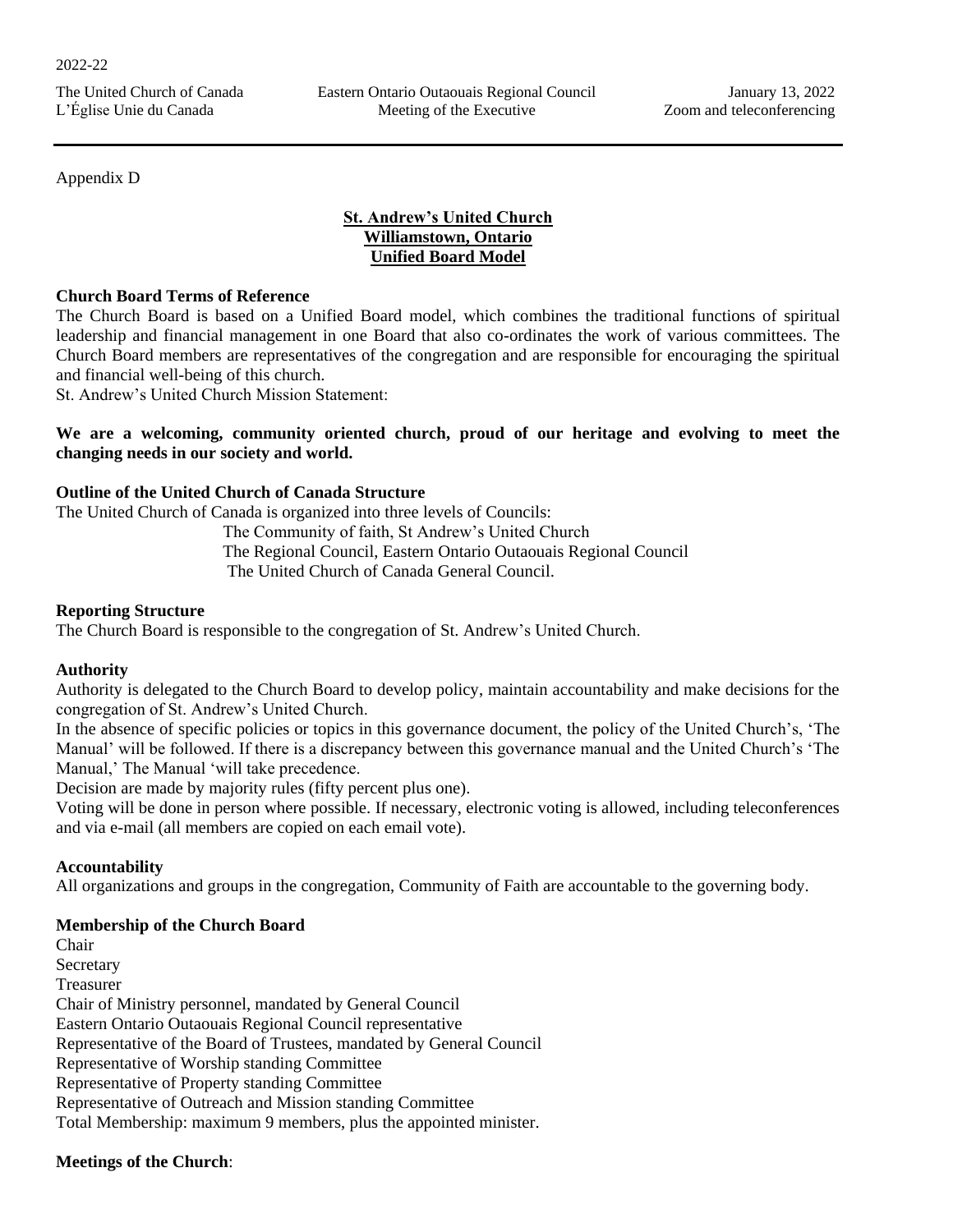Meetings will follow the Robert Rules of Order format. The process of making decisions is done through motions, discussions and each member is given the opportunity to vote on the motion.

#### **Congregational Meeting**.

The congregation must meet annually. This meeting must be held as early as possible in the calendar year. The purpose of the meeting is to: receive reports from the governing body

- elect governing body members, regional council representative
- elect chair, secretary and nominating committee for coming year
- -consider and make decisions on the proposed draft budget
- appoint an auditor or an independent reviewer to exam end of year financial statement.

All standing or ad hoc Committee members for the operation of St. Andrew's United Church may be appointed at the Annual Congregational Meeting or may be appointed throughout the year.

#### **Meetings of the Church Board**

Regular meetings of the Church Board are held quarterly. Additional meetings may be called following the protocol cited in the United Church of Canada Manual. The chair will conduct the meeting using the consent agenda format. The agenda will be divided into two parts, the consent and discussion. An example of an item on the consent agenda will be the reports from the committee representatives. These reports may be updates on certain projects, mainly for information and not for a decision. If a decision is to be made then the item is taken out of the consent agenda and put into the discussion one. This method allows time for more discussion on more pertinent items. Reports and recommendations must be submitted to the Board's Secretary one week in advance of the Meeting to be included in the Consent board package that will be sent to all board members to read prior to the meeting.

Chair only votes in the event of a tie.

All members of the Church Board are eligible for the purpose of serving Communion.

**Committee Meeting**: shall meet as often as necessary to accomplish their mandate. It may be on a regular basis or at the call of the leader of the group.

Mandate of ad hoc and standing Committees will be determined by the members and communicated to the Board.

#### **Terms of Office for members of the Church Board and Committees**

The Chair of the Church Board and Committees Chairs shall serve a three (3) year term with the option of ensuing a second term. After which, a one-year break is required.

Other members of the Church Board may serve a term of three (3) consecutive years and may be reappointed.

The Treasurer and Secretary to the board and clerk of session shall serve a five (5) year term and may be reappointed.

Under special circumstances, the Church Board and the congregation may make an exception to these rules.

#### **Quorum**

A meeting of the Church Board may take place only if at least one-half of its members are present. A meeting of the Church Board may only take place if a called or appointed minister or a person appointed by the region is present.

#### **Responsibilities of the Church Board**

The Church Board is responsible for encouraging the spiritual, administrative and financial well-being of the congregation: by

-promoting the Mission Statement

-approving the Annual Budget

-approving candidates for baptism

-approving of weddings conducted by the Minister at the church.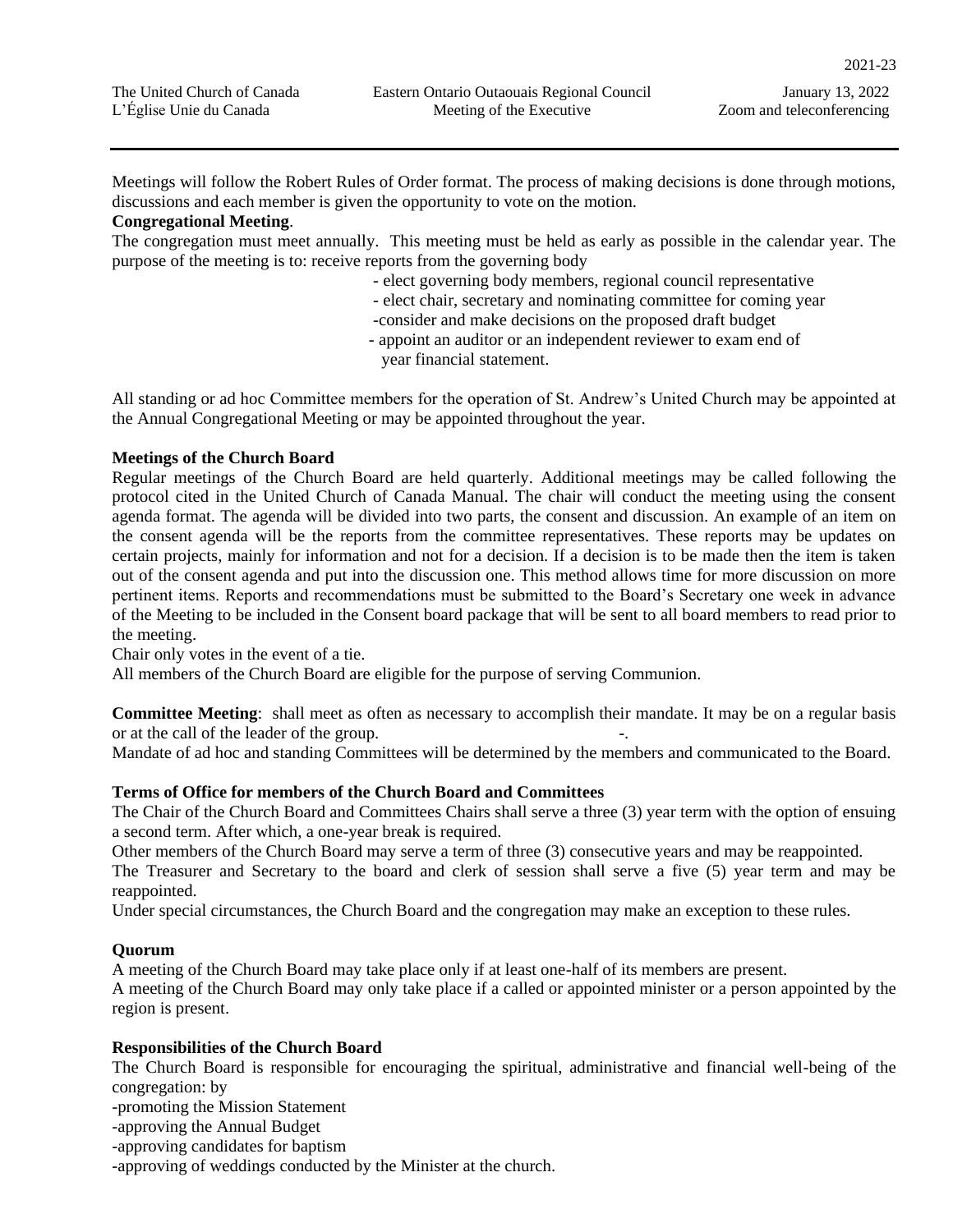-acting on other responsibilities as stated in the United Church of Canada's Manual.

.-coordinating activities with other churches

-reviewing long term plans and presenting them to a congregational meeting for consideration or approval.

-preparing, printing and distributing copies of the annual report to congregation members and to regional Council. -ensuring that privacy laws are being followed

-ensuring the archival procedures are being followed

#### **Responsibilities of the Trustee (Board of Trustees) Membership:**

At least three (3) Trustees, who are members of the United Church, appointed at the AGM A member of the order of ministry who has been settled or appointed to the pastoral charge or the pastoral charge supervisor.

**The Board of Trustees'** responsibility is to oversee the assets of the church.

Ensure church has adequate insurance on all church assets.

Ensure church has adequate liability insurance

Follow all requirements of the Congregational Board of Trustees Handbook.

Meet at least once a year.

Prepare and submit an annual report for the Annual General Meeting

Appoint a Trustee to sit on the Church Board

## **Ministry and Personnel Committee**

The M&P committee is responsible for overseeing the role and function of church employees, encouraging good working relationships among staff and the members of the congregation

#### **Membership:**

Not less than three (3) not more than seven shall constitute the committee. Chair of M&P elected at an AGM. Staff shall not be members of the committee. New members may be elected at a congregational or annual general meeting.

## **Responsibilities:**

Provide a consultative and support for pastoral charge staff. Review working conditions and remuneration for staff and make recommendations to the Church Board. Consult with Church Staff regarding vacation time and continuing education where applicable. Review and evaluate annually the effectiveness of Church Staff in relation to the mission and goals of the church.

Review and revise the position descriptions of the Church Staff, when required or requested. Report to the Church Board as appropriate. Maintain close contact with the Regional Council Pastoral Relations Committee

## **M&P Committee Meetings**

Meet at least quarterly, more if necessary.

Keep proper minutes, record all motions passed.

All M&P Committee files and individual personnel files should be in a locked file to which no one except the M&P Committee members have access.

## **Responsibility of the Standing- Ad-Hoc Committees.**

Committees carry out the work of the church and report through their representative to the Church Board. Committees will be sized to match the task.

The follow is a list of church related committee, but not limiting.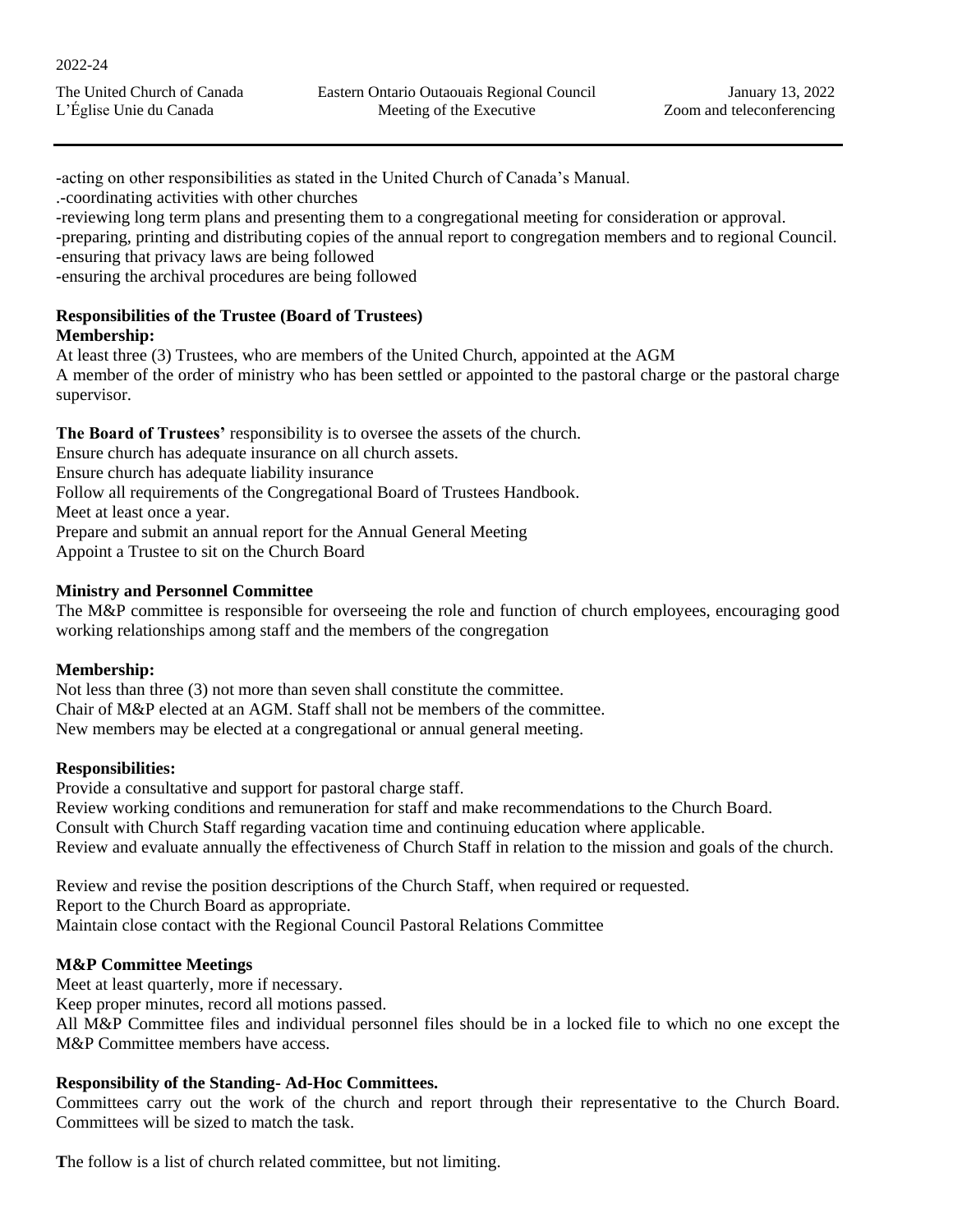**Worship Committee**: oversees the spiritual interests of the congregation which includes:,

-assist the music director and choir

- when the minister is not available, arranges pulpit supply

- -review baptism candidate's name and present name to Church Board for approval
- assist minister in planning and arranging special services
- arrange for the preparation and serving of the Sacrament of Holy Communion
- -participate in baptismal service
- -participates with the confirmation for youth and receiving new members
- co-ordinates curriculum for Sunday School and Young ministry.
- -prepare an annual draft budget to submit to the Board.

The Clerk of Session is a member of this committee, plus three other members.

**Mission and Outreach Committee:** supports the compassionate response to God's call to mission and healing for the wider world and for the immediate community of St. Andrew's United Church.

-promotes Mission and Service Fund, Broadview magazine and other mission activities e.g Char Lan Food Bank, Christmas Baskets, and sending of cards to members of the congregation e.g get well etc.

-communicates to the congregation and wider community of upcoming events pertaining to church life

-supports the work of Pastoral Care team, Healing Pathway, care for the caregiver and other Outreach projects when identified.

- prepare an annual budget to submit to the board

The size of the committee to be determined by the scope of the tasks

One member of the committee will be the representative to the Church Board.

**Property Committee:** the committee members are responsible: for

- overseeing the maintenance, enhancement and safety of the buildings and grounds.

-maintaining security of church keys

-receiving cost estimates for non-budgeted items or major expenses and recommending to the Board

-booking and managing rental properties of the church, recommending to the board any changes in rental or insurance fees.

- recruiting members for the Social Committee and supporting the identified and approved social activities reannual fall supper, funeral receptions and other requested events.

-monitoring the budget and managing expenditures throughout the year.

-preparing and submitting a draft budget to the Church Board.

-preparing a roster re – members to greet and collect weekly offerings. Work closely with the treasurer.

Suggestive size of the Committee: three and not more than seven.

These committees identify and work on specific projects relating to church activities. The reporting to the Church Board is via the representative they have selected.. Committees should be sized to match the task. An ad hoc committee may be formed to help with a project. The members of this group are responsible to the initial committee.

This document has been written using the United Church of Canada Manual and Governance and Ministry by Dan Hotchkiss as resources. Some description of the committee roles reflect what is currently practiced at St. Andrew's Church.However the "Manual" always takes precedence.

Governance (ad hoc) Committee Lorna Grant, Michael Seguin, D.J. Mc Donald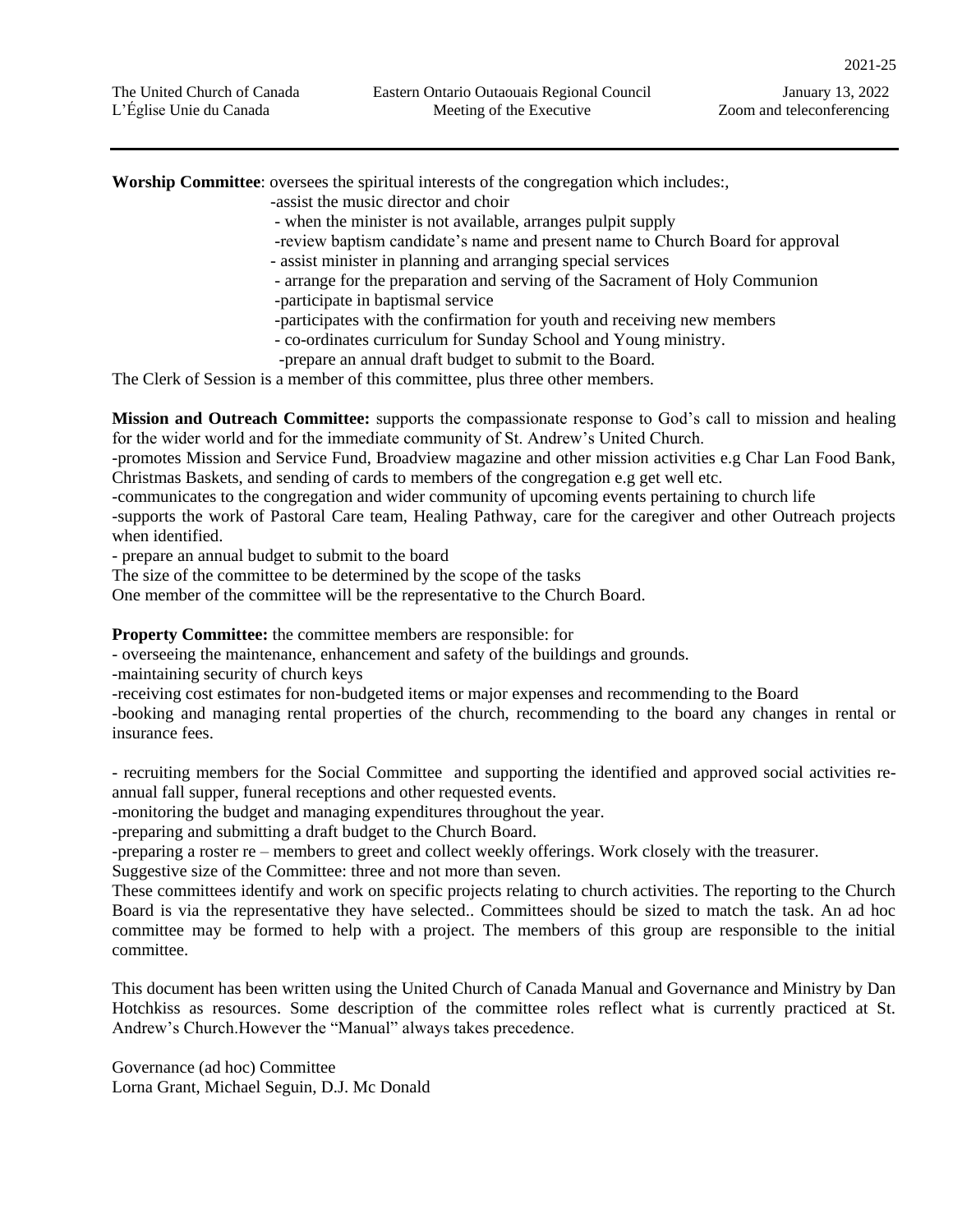#### Appendix E

#### **Ministry for Youth and Young Adults (YAYA)**

#### *Regional Update*

#### **Mental Health First Aid (MHFA) supporting Youth Course follow-up**

Beginning in early February the MHFA participants will be meeting monthly to review the course work, participate in review exercises and discuss Mental Health support opportunities.

#### **YAYA Advisory Group (YAG)**

The purpose of YAG is to bring together EOOR YAYA to help guide and plan EOORC events and programs (Zoom) for the Region. YAG is open to anyone aged 10-35 and meets for 1-1.5 hour(s) once a month. The next planning session will look at hosting an Art Night on Zoom. Zoom Link:<https://us02web.zoom.us/j/86096890171>

#### **Indigenous Theatre Event**

Attendance for the Inner Elder performance Sat. Jan. 15<sup>th</sup> at the National Arts Centre will be rescheduled.

*Tri-Regional Activities – (Regions 11, 12 & 13)*

#### **Online YAYA Programs**

Beginning in January from 3pm to 5pm Shanna Bernier (Nakonha:ka Regional Council YAYA Minister) and I will be hosting online "Office Hours" for YAYA Drop-Ins. Other opportunities also include; Tuesdays – Youth Drop-In (18 and below) Wednesday – All ages "Office Hours". Thursdays- - Young Adult Drop-In (19 +)

#### *Campus Ministry*

#### **Open Table**

Open Table has been put on hold for the moment until we are able to be in-person.

The Open Table Committee is looking for a Community Development Coord for the 2021-2022 academic year. Allyson Hopkins, continues in the role of Communications Coordinator for the 2021/2022 year. We are looking at meeting with our congregational partners and reviewing possible programs this fall.

#### **Spiritual Care in the Secondary Schools (SCSS)**

SCSS's meets the 3<sup>rd</sup> Wednesday of each month. SCSS is seeking to recruit and train new volunteers and working with the school board to develop spiritual care support opportunities. If you are interested in being a volunteer in the Ottawa Carleton District School Board in 2022 please contact me for more information. Online Volunteer Training begins in in March.

#### *General Council Update*

#### **UPDATE - GC44 Pilgrims**

The GC44 Pilgrim program has been shifted to an Internship for 5 youth (ages of 15-19) in our Region. As of Jan. 2022, the online training sessions for interns on GC44 have been cancelled due to concerns for YAYA mental health with extended periods online training. The 5 Interns will now start in early July for 8 weeks as summer students through the Canada Summer Jobs Grant application to perform service projects around the EOORC in lieu of the Pilgrimage as per previous years. The GO Project is leading the service project initiative and the GC YAYA Ministry is supporting the funding by topping up the hourly wage.

Five youth from our region have applied. More details as they become available from GC.

Respectfully Submitted by Dana Ducette Jan. 10, 22; [dducette@united-church.ca](mailto:dducette@united-church.ca) - mobile: 613-608-8411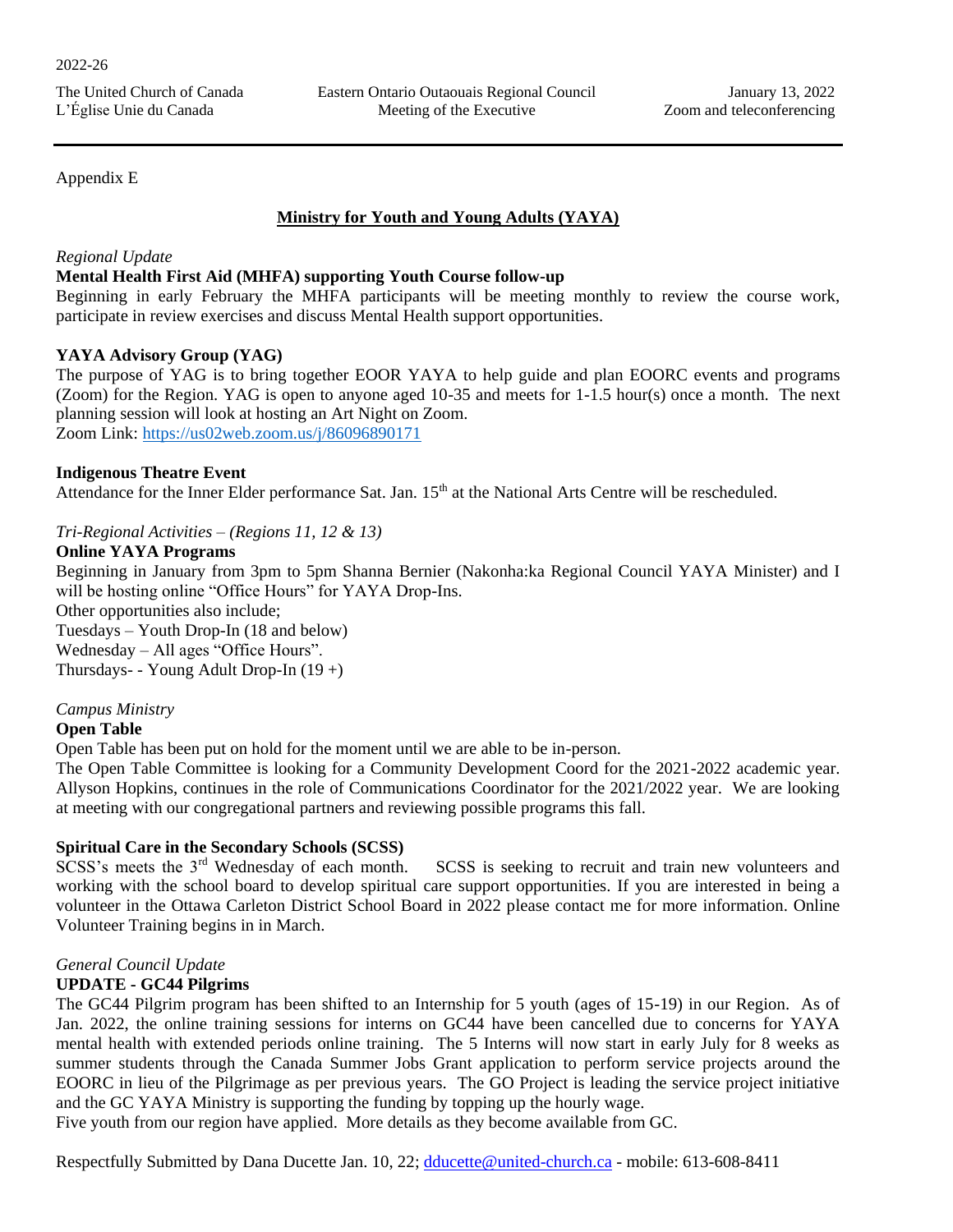Appendix F

#### **Director of Camp Awesome Position Description Eastern Ontario Outaouais Regional Council (EOORC), United Church of Canada**

**Hourly wage: \$28/hr. Salary: \$29,120/year**

#### **Start date: February 2022**

*This is a part-time position working approximately 20 hours per week with more hours worked during the camp season (May-August) and less in the off-season (Sept – April). Hours will include occasional weeknights and weekends:*

#### *Example*

*Camp Season (May to August): Full-Time 30+ hours per week. Off-season (Sept to April): Part-Time less than 30 hours per week* 

#### **Overview**

Camp Awesome operates a youth leadership and summer day camps for children and youth within the Eastern Ontario Outaouais Regional Council (EOORC) of The United Church of Canada. Our goal is to promote a sense of belonging to a faith community, encourage critical thinking, promote respect for others and the environment, and provide a safe and fun environment for social, personal and faith development.

#### **Our Mission and Beliefs**

Camp Awesome believes that we are called by God to build community through Love, Hope, Joy and Faith for all campers, staff and volunteers. We provide all children, youth and young adults with a place to learn and explore the Christian faith in an open and inviting way without borders or restrictions. Campers, staff and volunteers are the centre of Camp Awesome and as such their experiences, ideas and knowledge are valued as integral to our success.

**Motto:** Fun – Friendship – Faith

#### **QUALIFICATIONS**

- Post-Secondary degree or diploma in Theology, Youth Ministry, Recreational Leadership, Child Studies, Education, or related field.
- Related leadership experience in camping.
- Experience supervising staff and volunteers.
- Excellent verbal, written and communication skills.
- Relationship building skills.
- Strong skills in budget management, planning and organization.
- Demonstrated ability to mentor, support, and motivate others.
- Flexibility, ability to work independently, while prioritizing and managing multiple tasks with various deadlines.
- Good knowledge of relevant business technology (excel, word, outlook, etc).
- Current standard first aid and CPR-(C) certification.
- Level 3 Vulnerable Sector Criminal Records Check required upon hiring.
- Provide proof of Covid-19 vaccination.
- Has reliable transportation throughout the EOORC.
- The successful candidate will be enrolled in the United Church of Canada's Group Insurance and Pension programs.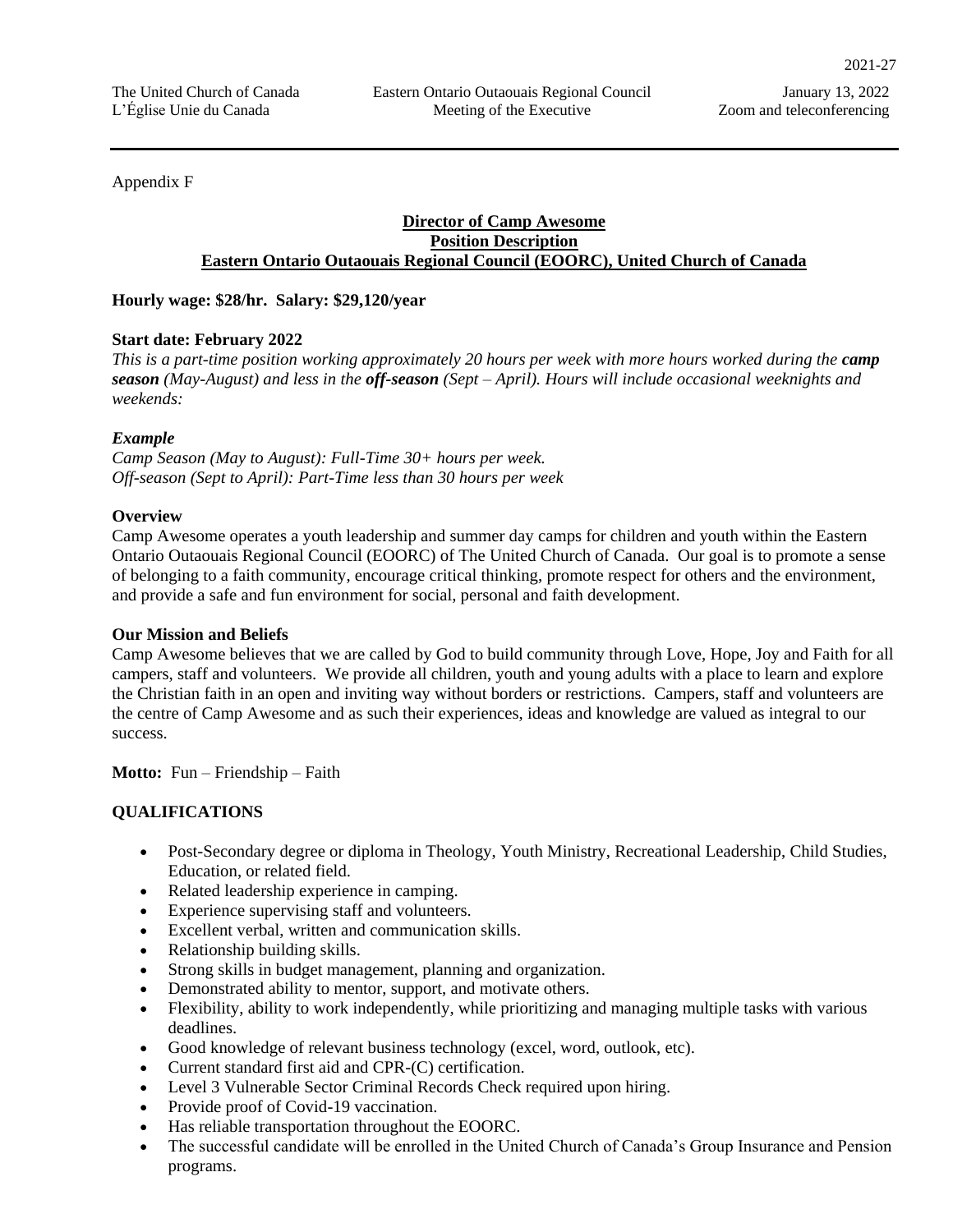#### **RESPONSIBILITIES**

- Develop faith-based programming that shares the stories of our faith with the staff and campers of Camp Awesome within the ethos of the United Church of Canada.
- Explore the development of Camp Awesome as a Community of Faith.
- To uphold Camp Awesome as a welcoming and inclusive ministry that pursues best practices for spirit, mind and body of all staff, campers and volunteers.
- Develop, manage and lead approximately 35 camp staff during Summer, Winter Break and March Break Camps to deliver excellent programs throughout the EOORC.
- Lead the camp planning, communication, promotions and marketing initiatives, in collaboration with the Youth and Young Adult Minister, the Camp Awesome Steering Committee, and the EOORC YAYA Leadership Team.
- Develop budget assumptions in partnership with the Camp Awesome Steering Committee and the EOORC YAYA Leadership Team and ensure that finances for all programs, goals and targets are met.
- Manage staff and volunteers including recruitment, hiring, training, coaching and development and performance management.
- Develop and foster relationships and collaboration with multiple community partners and funders.
- Oversee the implementation of feedback tools with campers, staff and parents.
- Monitor and coordinate the camp grants, wage enhancements and internships, including applying to the Government of Canada Summer Jobs Grant program.
- Implement strategies and systems to minimize risk to campers and staff and increase parent, staff and camper satisfaction.
- Collaborate with EOORC United Churches to define access to spaces and equipment (kitchens, playgrounds)
- Establish and maintain positive relationships with the Communities of Faith that host Camp Awesome programs.
- Support camp set up and registration through the online system.
- Maintain positive relationships and ongoing communication with other camps and EOORC Staff and volunteers.
- Establish relationships and ongoing communication with camp parents.
- Exercise strong decision making and judgement on a continual basis when working through situations that arise.
- Provide leadership for the implementation of high quality, outcome-based, programming: such as EcoSpiritual and Leader-in-Training.
- Other duties as required.

#### **Accountability:**

- The Camp Director is accountable to the Eastern Ontario Outaouais Regional Council through the Youth and Young Adult Leadership Team for all programming responsibilities.
- The Camp Director is accountable to the EOORC Regional Executive Minister for all conditions of employment including performance review and assessment.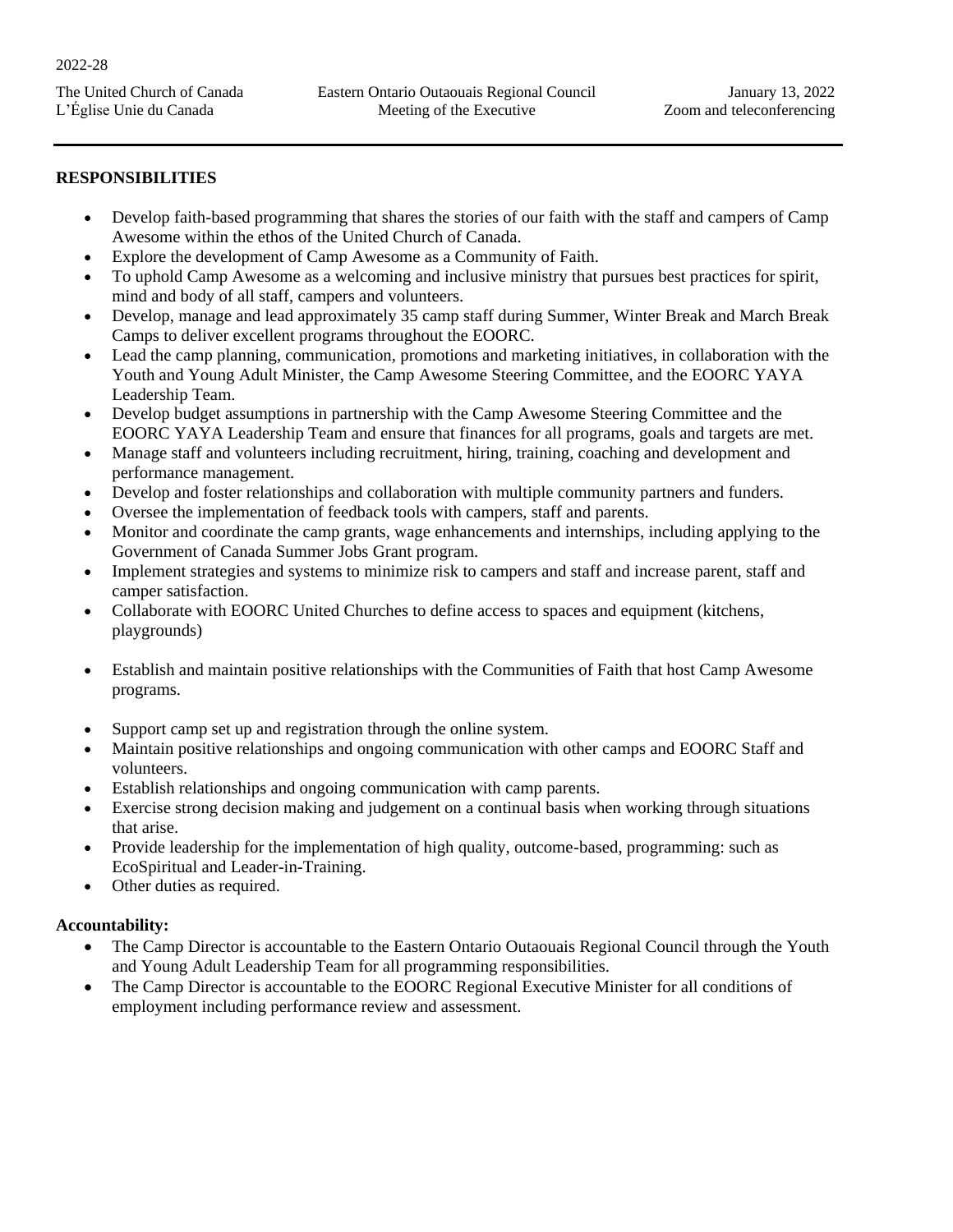#### Appendix G

#### **Position Description Minister, Supporting Youth and Young Adults Eastern Ontario Outaouais Regional Council The United Church of Canada**

#### **Description**

Reporting to the Regional Executive Minister, the Minister, Youth and Young Adults (YAYA) supports and builds capacity for youth and young adult ministry (aged 10 to 35) in communities of faith, clusters and networks throughout the Eastern Ontario Outaouais Region Council (EOORC) of the United Church of Canada.

## **Responsibilities**

- Provide leadership and support for youth and young adult (10-35) programs in EOORC.
- Assess and determine programming needs throughout the Region.
- Develop new programs in partnership with Communities of Faith in EOORC.
- Provide information for accessing funding and grant supports both in the EOORC and through the General Council, UCC Foundation and the Government of Canada.
- Evaluate current programs for long term sustainability.
- Provide and support visioning for YAYA Ministries for communities of faith, and clusters or networks that may be created.
- Develop YAYA Advisory Council to help direct EOORC YAYA programs and events.
- Develop and maintain relationships with National YAYA colleagues.
- Develop opportunities to collaborate and partner with programs/projects in other Regions.
- Promote and support National General Council YAYA programs and projects within EOORC.
- Maintain communication and support for Camping Ministries (Camp Lau-Ren, Golden Lake Camp & Rideau Hill Camp) within EOORC.
- Develop community partnerships with secular and faith-based organizations.
- Support Mental Health Education and Faith Formation development for EOORC YAYA Leaders.
- Provide YAYA Ministry updates for EOORC Newsletter and Website.
- Organize YAYA delegation to EOORC Annual Meeting
- Encourages gatherings for local and regional Youth and Young Adults
- Promote opportunities to engage in relationships between Indigenous and non-Indigenous YAYA
- Organize YAYA exchange initiatives nationally and internationally.
- Provide support to Camp Awesome Director and staff.
- Worshiplude (REGIONAL)
	- Work with a planning committee to determine theme, speakers, musicians, workshop leaders, and organizes and finalizes advertising, registration, travel, and actual worship service.
- Open Table (REGIONAL)
	- In collaboration with other denominational partners, provide guidance, support programing and request EOORC funds for University of Ottawa and Carleton University initiatives.
- Rendez-vous (NATIONAL)
	- Support EOORC YAYA participation
- General Council Meeting (NATIONAL)